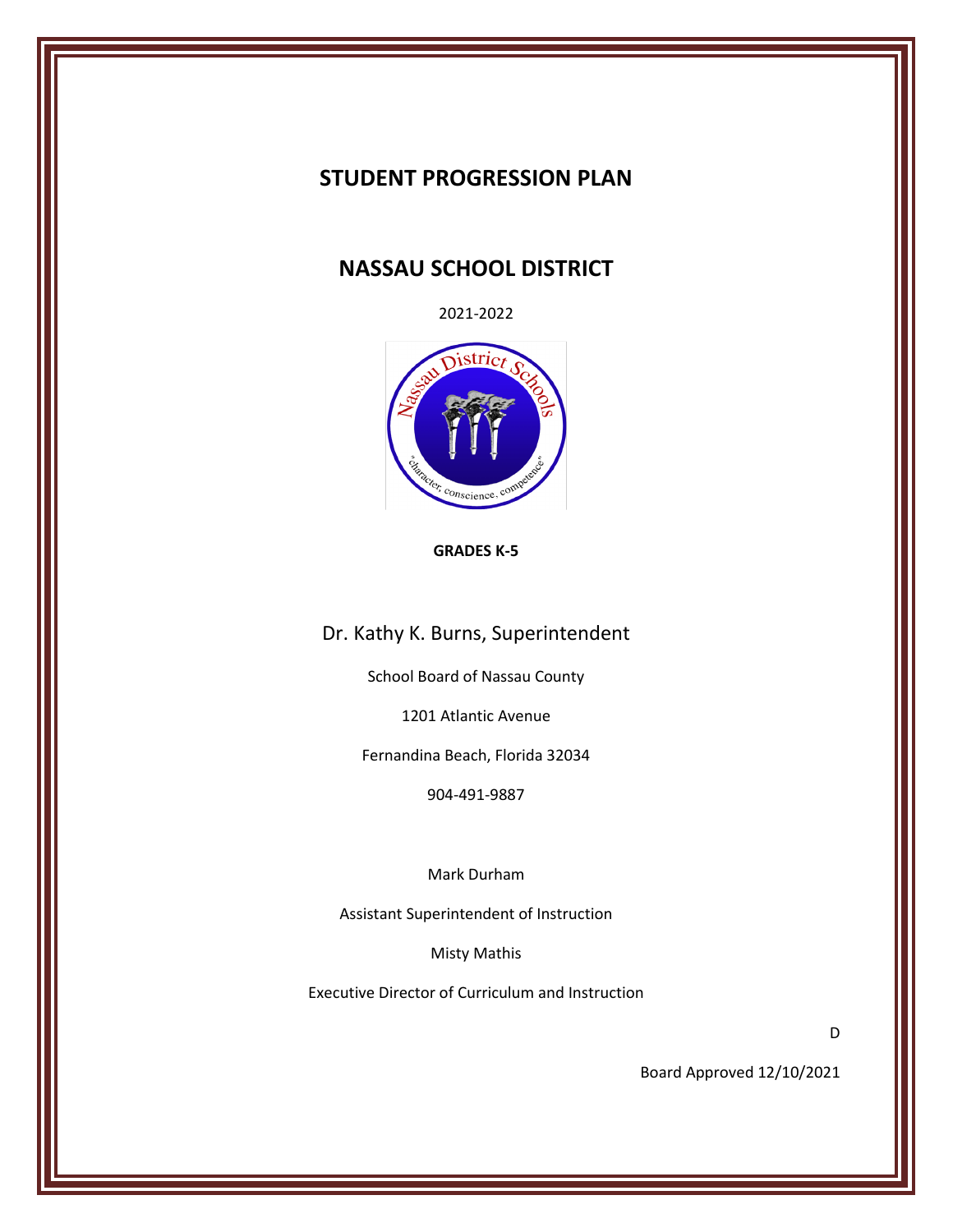### **Nassau County School Board Equity and Non-Discrimination Statement**

The School Board of Nassau County, Florida, does not discriminate in admission, access, treatment or employment in its programs and educational or extra-curricular school activities on the basis of race, color, religion, age, sex, national origin, marital status, disability, genetic information, sexual orientation, gender identity or expression, or any other reason prohibited by law. The School Board also provides equal access to the Boy Scouts of America and other patriotic youth groups.

Steps and forms for filing a complaint are available on the district's website under the *Equity and Non-Discrimination* tab. The following district contacts have been designated to handle inquiries regarding non-discrimination and harassment policies, reports of alleged violations, concerns about compliance and/or the complaint procedures:

> **Equity Contact: Tia L. Brown Director, Professional Development 1201 Atlantic Ave. Fernandina Beach, FL 32034 (904) 491-9888** [brownti@nassau.k12.fl.us](mailto:brownti@nassau.k12.fl.us)

**Title IX / Bullying and Harassment / Section 504: Mark Durham Assistant Superintendent of Instruction 1201 Atlantic Ave. Fernandina Beach, FL 32034 (904) 491-9905 durhamma@nassau.k12.fl.us**

> **Americans with Disabilities Act (ADA) Jeffrey Bunch Director of Facilities 86334 Goodbread Rd. Yulee, FL 32097 (904) 225-5343**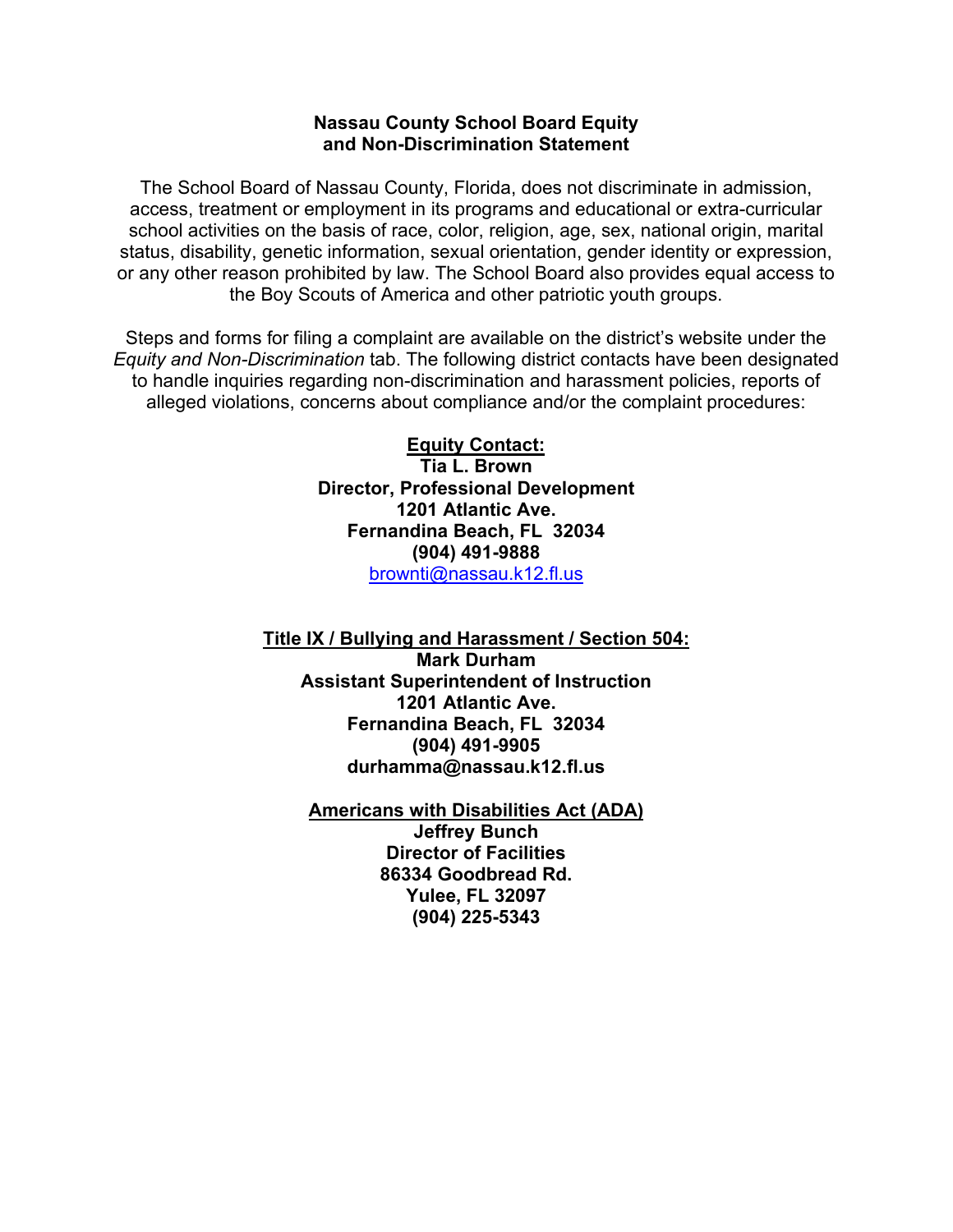# Elementary Student Progression Plan

Table of Contents

| Introduction            |                                             | $\mathbf{1}$ |
|-------------------------|---------------------------------------------|--------------|
|                         | Admission, Placement, Attendance            |              |
|                         | Admission                                   | 3            |
|                         | Placement                                   |              |
|                         | Kindergarten                                | 3            |
|                         | Grade 1                                     | 5            |
|                         | Grades 2-5                                  | 6            |
|                         | <b>Students Within the School</b>           | 6            |
|                         | <b>Exceptional Student Education</b>        | 7            |
|                         | English Language Learners                   | 7            |
|                         | <b>Active Duty Military</b>                 | 8            |
|                         | <b>Virtual School</b>                       | 8            |
|                         | Home School, Charter, and Private Education | 11           |
|                         | <b>Homeless Students</b>                    | 12           |
|                         | Transfers                                   | 12           |
|                         | Attendance, Absences, Truancy               | 13           |
| <b>Special Programs</b> |                                             |              |
|                         | <b>Home Education</b>                       | 14           |
|                         | Hospital Homebound                          | 16           |
|                         | <b>Educational Choice</b>                   | 17           |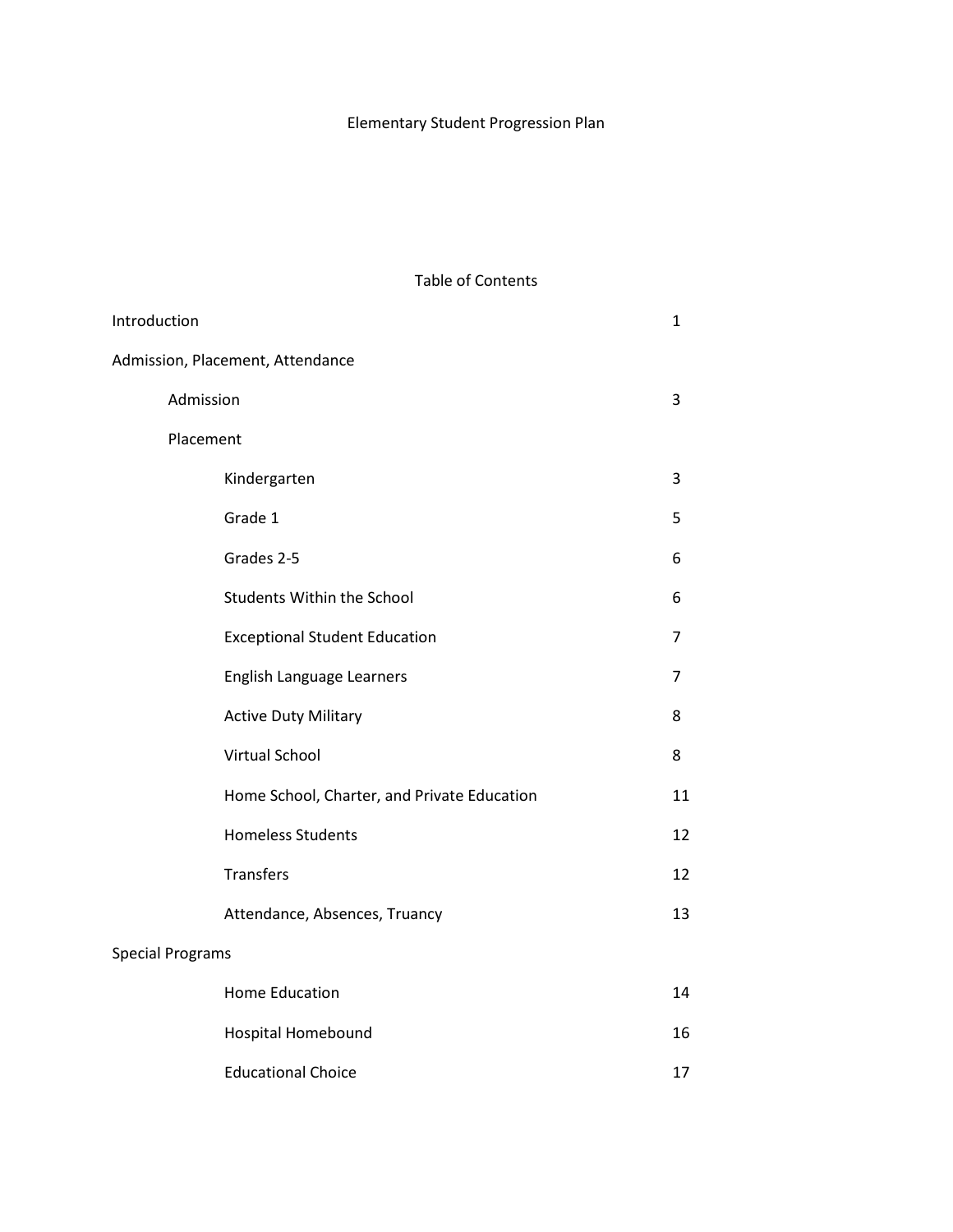# Curriculum and Instruction

| <b>General Program Requirements</b>            | 17 |
|------------------------------------------------|----|
| Reading Instruction                            | 17 |
| Mandatory Retention/Good Cause Exemption       | 18 |
| Assessment for Grade 3 Post FSA Administration | 18 |
| Portfolio Contents                             | 18 |
| <b>Mid Year Promotion</b>                      | 20 |
| <b>Physical Education Requirements</b>         | 20 |
| Promotion, Acceleration, and Retention         |    |
| Promotion and Promotion Requirements           | 21 |
| Alternatives to Normal Progression             | 22 |
| <b>Accelerated Grade Placement</b>             | 23 |
| <b>Elementary Course Acceleration</b>          | 23 |
| Promotion Based on Strengths                   | 25 |
| Retention                                      | 25 |
| <b>Grading and Reporting</b>                   | 26 |
| <b>Appeal Process</b>                          | 27 |

# Appendix

| Appendix A: K-5 Promotion Criteria        | 28 |
|-------------------------------------------|----|
| Appendix B: Required Instruction          | 29 |
| Appendix C: Course Acceleration Checklist | 33 |
| Appendix D: Course Acceleration Request   | 34 |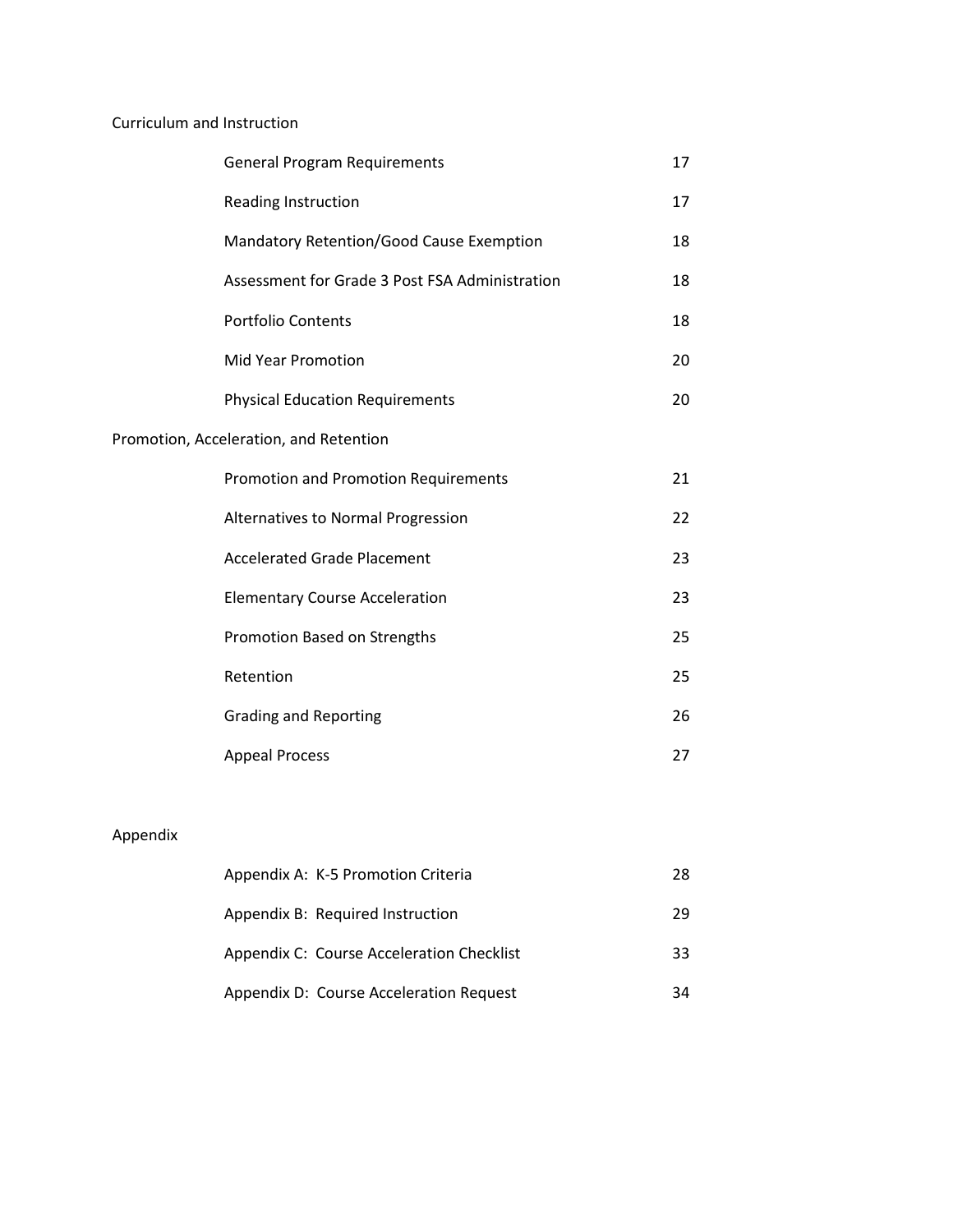### Nassau School District Student Progression Plan

#### Introduction

To ensure that Nassau School District is meeting the needs of students and in response to legislation, the Nassau School Board has established a comprehensive program for student progression which includes the following:

- standards for evaluating each student's performance, including how well he or she masters the performance standards approved by the State Board of Education,
- specific levels of performance in English language arts, social studies, science, and mathematics for each grade level, including the levels of performance on district and statewide assessments\*, and
- procedure for informing each student and his or her parents/guardians of the student's academic progress.

\*A student scoring below grade level must receive remediation or be retained in an intensive program that is different from the previous year's program and addresses the student's learning style.

The Nassau County School District Student Progression Plan is a comprehensive guide that delineates what a student must know and be able to do to be promoted and what the district will do to help the student meet the requirements for promotion. The plan and the procedures for its implementation reflect clearly that promotion is based on student achievement.

The district program for student progression is based upon local goals and objectives that are compatible with the state's plan for education. Pertinent factors considered by the teacher before recommending that a student progress from one grade to another have been prescribed by the district School Board in its plan.

The Student Progression Plan is governed by state statutes and district policy. All procedures listed in the Student Progression Plan (SPP) are subject to change due to School Board or legislative action. The SPP is updated annually and posted on the district web site.

Students will be placed in programs and levels best suited to meet their academic needs and individualized learning plans with consideration given to their social, emotional, and physical development.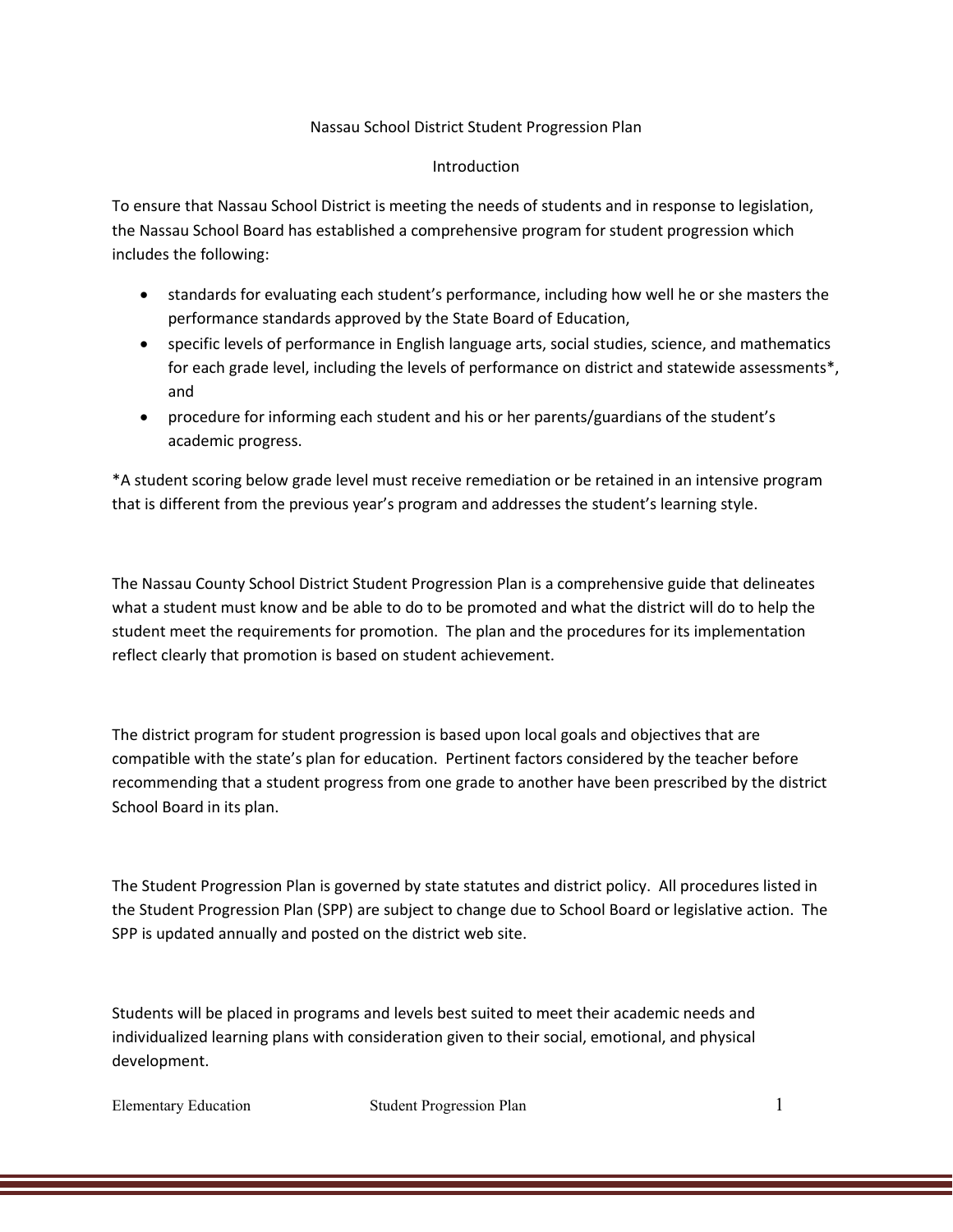Decisions regarding student promotion, retention and special placement are primarily the responsibility of the individual school's professional staff. District and state regulations place the responsibility for decisions regarding student placement with the principal and the staffing team or its equivalent.

It is the responsibility of the School Board, district administration, and school staff to provide students with effective instructional and remedial programs that accomplish the following:

- monitor student progress,
- promote continuous achievement,
- make provisions for individual differences,
- promote students' assuming responsibility for their own learning and attendance,
- provide effective, engaging instruction and remediation, and
- document instruction in, and student mastery of, the current state approved instructional standards .

It is the responsibility of all teachers to identify and provide appropriate instruction for all students assigned to his/her class. Appropriate procedures shall be followed by the teacher to continuously and carefully observe and assess each pupil's performance throughout the school year to determine if expected achievement levels are being met and satisfactory progress is being made in the approved State Standards, other grade level objectives, and basic skills criteria as contained herein. Teachers are to notify parents when it is apparent that a pupil is not able to achieve at the minimum level expected at that grade, and in cooperation with the parents and other appropriate personnel attempt to provide intervention for the pupil.

Students shall assume the responsibility for their learning commensurate with their age and maturity. Students shall be accountable for regular school attendance and for courteous conduct.

Parents shall be responsible for ensuring the regular attendance of their children and for promoting interest in learning. They are encouraged to communicate with school personnel and cooperate in resolving areas of concern or difficulty. Parents remain responsible for the conduct of their children until the age of eighteen.

The parent of any student who exhibits a substantial deficiency in reading shall be notified in writing of the following:

- that his or her child has been identified as having a substantial deficiency in reading,
- a description of the current services that are provided to the child,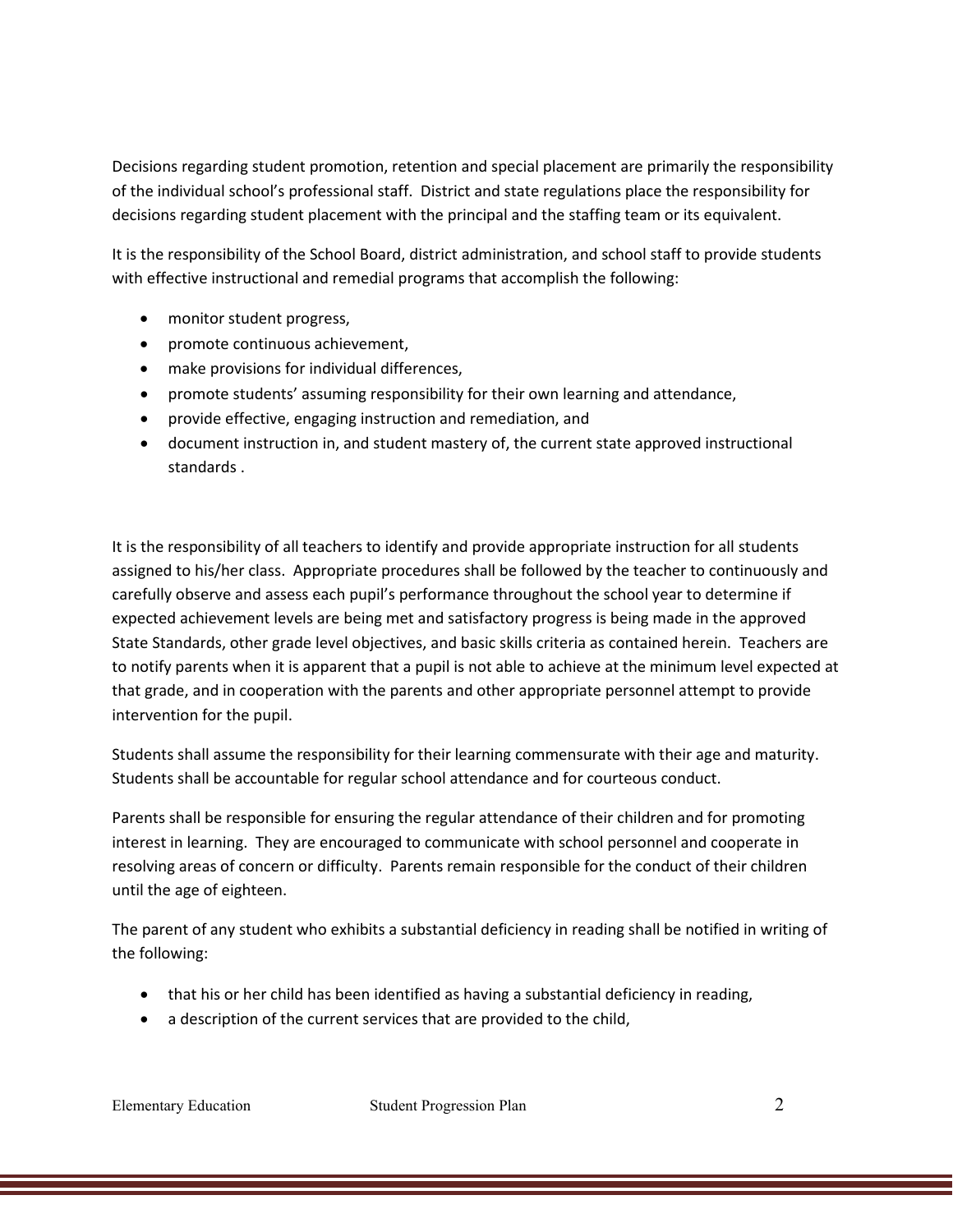- a description of the proposed supplemental instructional services and supports that will be provided to the child that are designed to remediate the identified area of reading deficiency, and
- that if the child's reading deficiency is not remediated by the end of grade 3, the child must be retained unless he or she is exempt from mandatory retention for good cause.

### ELEMENTARY SCHOOL STUDENT PROGRESSION

### GRADES K-5

### **I. Admission, Placement, Transfers and Attendance**

A. Admission

Admission Requirements

All children who have attained the age of six (6) years or who will have attained the age of six (6) years by February 1, of any school year are required to attend school regularly during the entire school term.

A child five (5) years old on or before September 1 may be admitted any time during the school year.

B. Placement

Placement: Responsibility for Placement in Grades K-5 (1003.21 F.S.)

 State law places the responsibility for the placement of students with the school district. Consistent with school board rules and in accordance with state statute 1012.28 (5) F.S., the Superintendent has designated the principal of the school as the final authority in the placement of students in programs or classes. Parents or guardians may discuss a placement with school officials and ask for an explanation of the placement, and they may review the evidence the school used to make the placement. Parents or guardians cannot determine a student's placement, unless otherwise provided by law, as in the case of a placement in a program for exceptional students.

**Kindergarten Initial Placement:** Prior to placement in kindergarten, children are required to be five years of age on or before September 1 of the school year and provide all of the following:

- evidence of date of birth, \*
- evidence of residence,
- evidence of immunization, and
- evidence of medical examination completed within the last twelve months from a Florida credentialed physician.

\*If an original birth certificate verifying date of birth is not available, the next evidence obtainable in the order set forth below shall be accepted: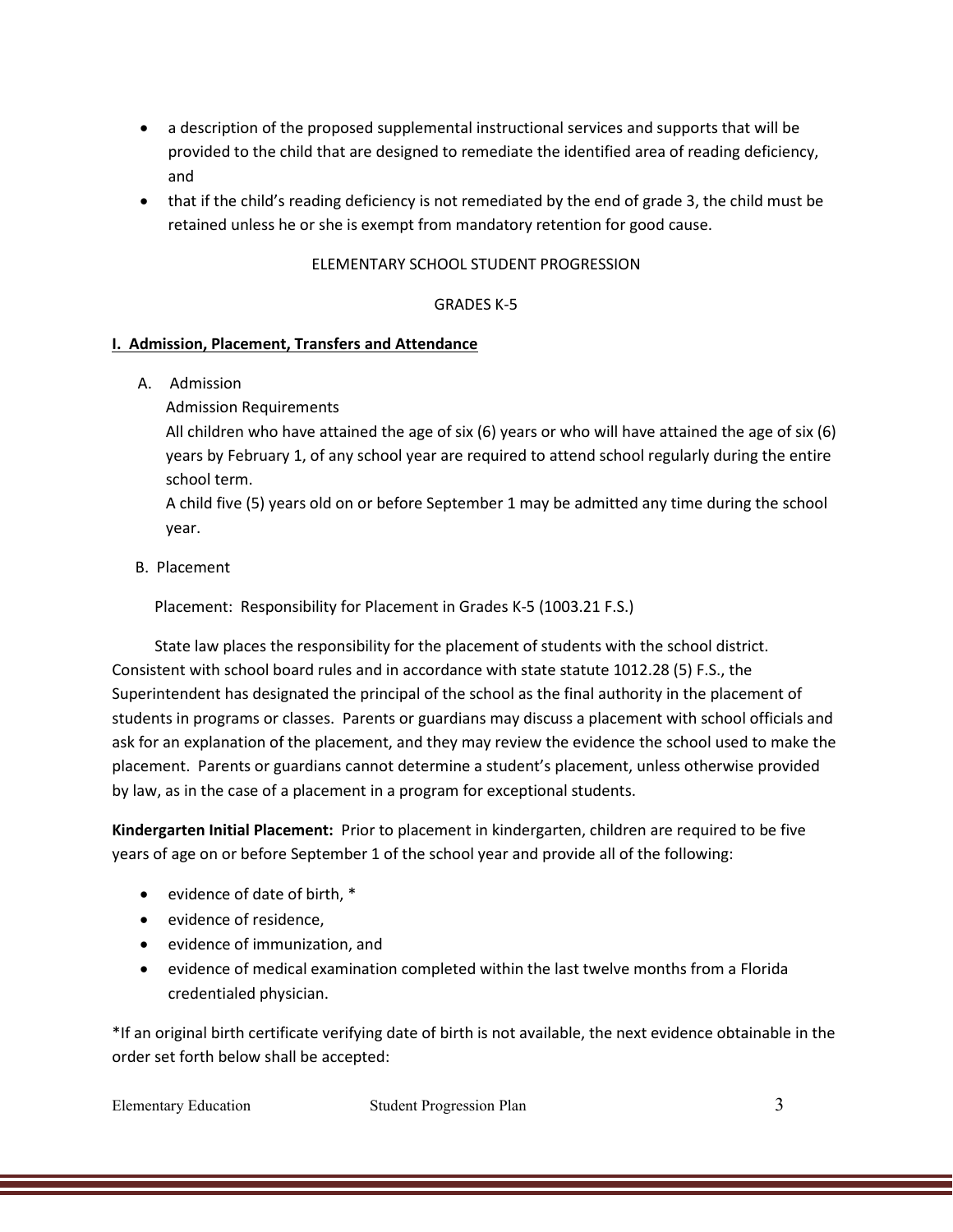- a duly attested transcript of the child's birth record filed according to law with a public officer charged with the duty of recording births,
- a duly attested transcript of a certificate of baptism showing the date of birth and place of baptism of the child, accompanied by an affidavit sworn to by the parent or guardian,
- an insurance policy on the child's life that has been in force for at least two years,
- a bona fide contemporary religious record of the child's birth accompanied by an affidavit sworn to by the parent or guardian,
- a passport or certificate of arrival in the United States showing the age of the child,
- a transcript stating date of birth in the child's school record of at least four years prior to application, or
- an affidavit of age sworn to by the parent or guardian, accompanied by a certificate of age signed by a public health officer or by a licensed practicing physician designated by the district School Board, stating that the health officer or physician has examined the child and believes that the age as stated in the affidavit is substantially correct.

A kindergarten student who transfers from an out-of-state school and who does not meet age requirements for admission to Florida public schools, must satisfy the following:

- meet age requirements for public schools within the state from which the student is transferring and
- have academic credit that is verified and acceptable.

In addition, the parent must provide all of the following:

- official documentation that the parent or guardian had resident status in the state in which the student was previously enrolled in school,
- official school records which show attendance, academic information and grade placement in kindergarten,
- evidence of residence,
- evidence of immunization,
- evidence of date of birth, and
- evidence of medical examination completed within the last twelve months.

Florida Statute 1003.22 F.S (5) (e) provides that an authorized school official may issue a temporary exemption, for up to 30 school days, to permit a student who transfers into a new county to attend class until his or her records can be obtained. Children and youth who are experiencing homelessness shall be given a temporary exemption for 30 school days. The public school health nurse is responsible for follow up of each such student until proper documentation or immunizations are obtained.

### **Placement of Foster Care Students:**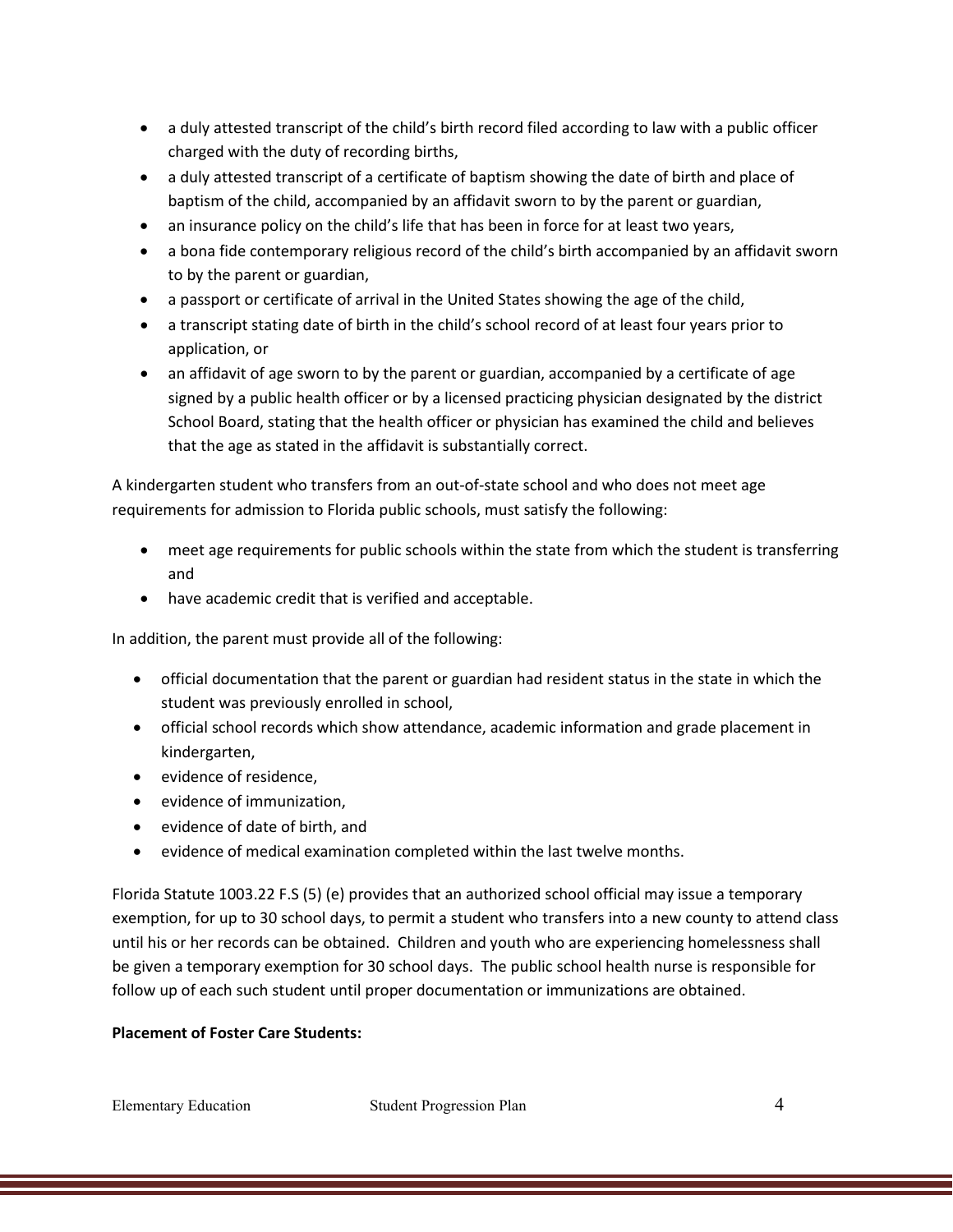It is the responsibility of the enrolling school to contact immediately the school last attended by the foster care student to obtain relevant records. If the student needs to obtain immunization records, the enrolling school shall refer immediately the student to the school nurse for assistance. A foster care student shall be permitted to enroll immediately, even if the student is unable to produce records normally required for enrollment. This includes, but is not limited to, records such as previous academic records, medical and immunization records, and proof of residency. Foster care students must have access to a free public education and must be admitted into school in the school district in which they or their families live. A foster care student shall be granted a temporary exemption from entrance requirements for 30 school days.

**Grade 1 Initial Placement:** Prior to placement in first grade, a student is required to meet the following criteria: 1003.21 (2) F.S.

- be six years of age on or before September 1 of the school year\* and
- have satisfactorily completed a public school kindergarten, or a private kindergarten from which the district school board accepts transfer of credit, or a home-school kindergarten program. \*For additional information establishing the date of birth, please refer to the kindergarten section.

The student who has satisfactorily completed a non-public kindergarten program must provide evidence, such as the following:

- report card or transcript reflective of the child's satisfactory completion of kindergarten or
- letter from the principal or director of the school certifying the child's satisfactory completion of a kindergarten program or
- evidence of a home –school program.

A first grade student who transfers from an out of state school and does not meet age requirements for Florida public schools must satisfy the following:

- meet age requirements for public schools within the state from which the student is transferring and
- have academic credit for completing kindergarten that is verified and acceptable.

In addition, the parent must provide the following:

- official documentation that the parent or guardian had resident status in the state in which the student was previously enrolled in school,
- official school records which show attendance, academic information and grade placement in kindergarten,
- evidence of residence,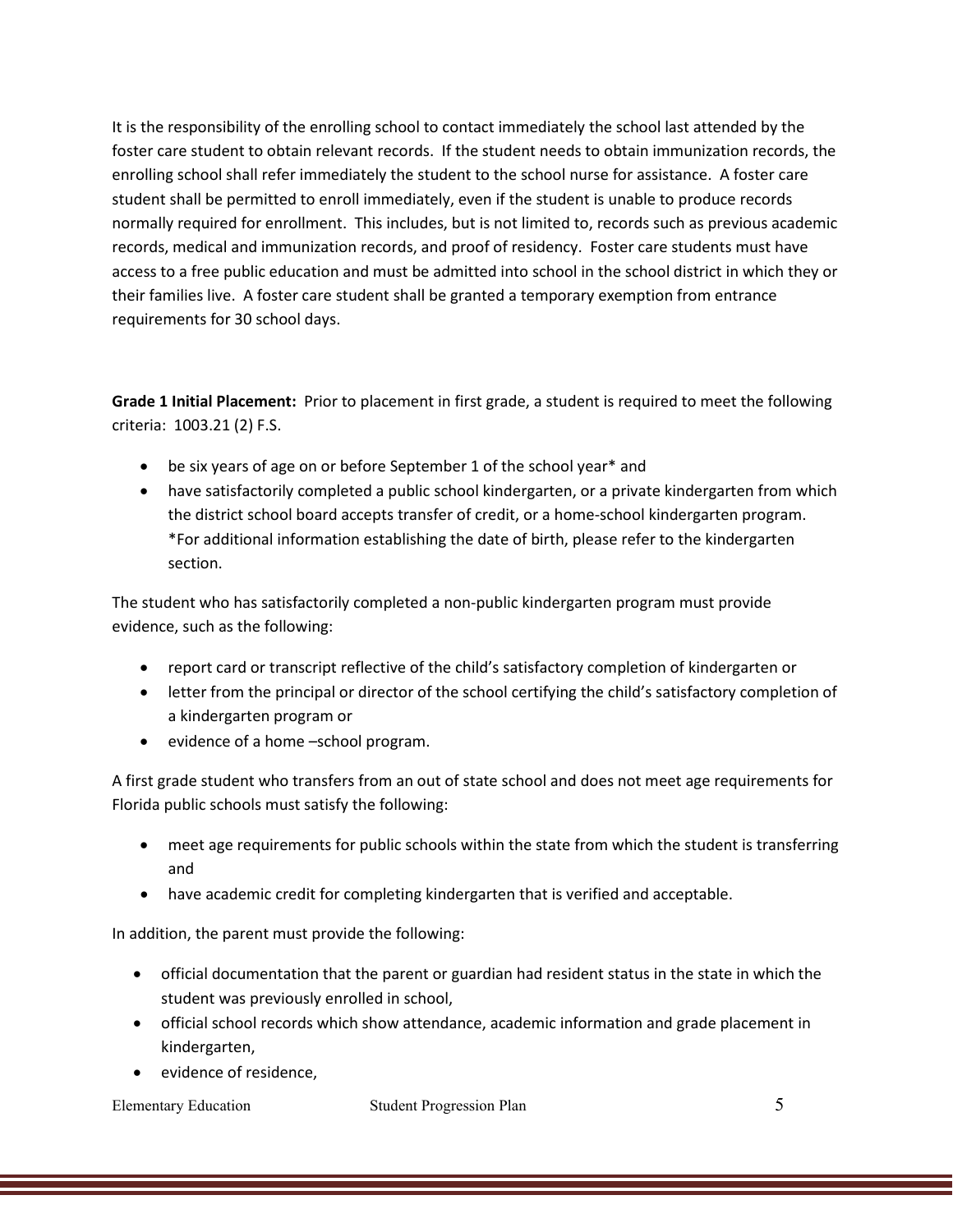- evidence of immunization,
- evidence of date of birth, and
- evidence of medical examination completed within the last twelve months.

Florida Statute 1003.22 F.S (5) (e) provides that an authorized school official may issue a temporary exemption, for up to 30 school days, to permit a student who transfers into a new county to attend class until his or her records can be obtained. Children and youth who are experiencing homelessness shall be given a temporary exemption for 30 school days. The public school health nurse is responsible for follow up of each such student until proper documentation or immunizations are obtained.

**Grades 2-5 Initial Placement:** Students who meet the criteria for admission or transfer shall progress according to the district's Student Progression Plan. Consistent with school board rules and in accordance with state statute 1012.28 (5) F.S., the Superintendent has designated the principal of the school as the final authority in the placement of students.

The grade placement of any student transferring from out of state into grades 2-5 shall be determined by the principal (or designee) of the receiving school. The student must satisfy the following requirements:

- age requirement for public schools within the state from which the student is transferring and
- academic credit that is verified as acceptable.

In addition, the parent must provide all of the following:

- official documentation that the parent(s) had resident status in the state in which the child was previously enrolled in school,
- official school records which show attendance, academic information and grade placement,
- evidence of residence,
- evidence of immunization,
- evidence of date of birth, and
- evidence of medical examination completed within the last twelve months.

Florida Statute 1003.22 F.S (5) (e) provides that an authorized school official may issue a temporary exemption, for up to 30 school days, to permit a student who transfers into a new county to attend class until his or her records can be obtained. Children and youth who are experiencing homelessness shall be given a temporary exemption for 30 school days. The public school health nurse is responsible for follow up of each such student until proper documentation or immunizations are obtained.

## **Placement of Students Within a School**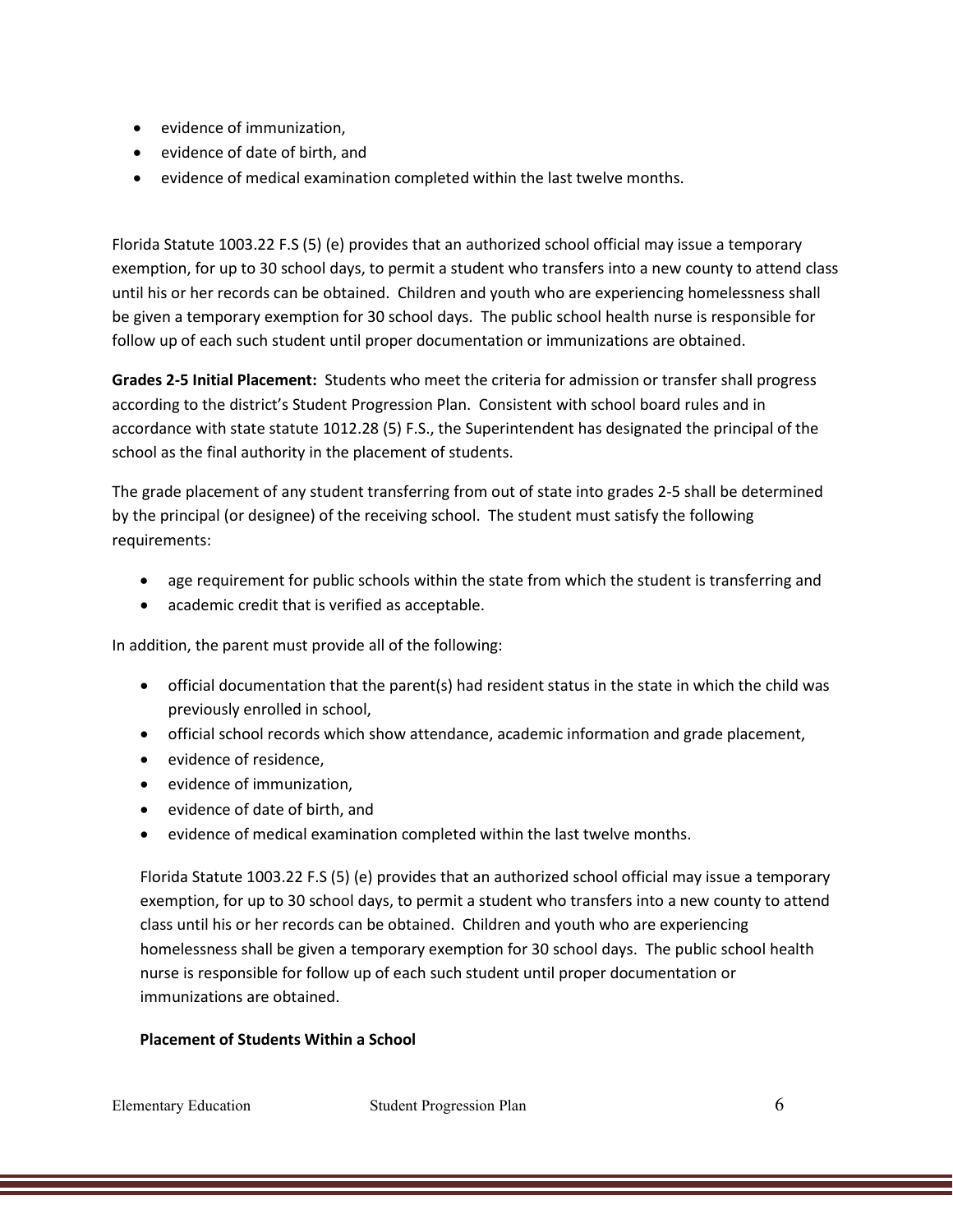In accordance with state statutes, placement of a student that involves movement within a school shall be the responsibility of the principal or his/her designee. There is an identified process in place for a parent to request consideration of an alternate placement. The school principal is the sole authority for student placement.

### **Eligibility for Exceptional Student Education (ESE) Program**

All students having difficulty meeting promotional requirements shall be monitored carefully by the intervention team at the individual school. An Exceptional Student Education evaluation may be considered upon completion of appropriate interventions and activities. Those documents must be approved first at the school level, then at the district level. State law requires that students with learning problems in reading and/or math must have been on an intervention plan for a reasonable amount of time as a general education intervention prior to beginning the referral process for Exceptional Student Education. Exceptions do apply in extreme emergency situations. Multi-Tiered System of Supports intervention activities are not to be discontinued at the end of a school year. They are reinitiated the following year and continued until an ESE eligibility meeting is held. Such eligibility is determined by the staffing committee in accordance with the current federal and state regulations.

### **Placement of English Language Learners**

English Language Learners (ELL) shall be placed in appropriate courses designed to provide ESOL instruction in English literacy, and ESOL instruction in the basic subject areas of mathematics, science, social studies and computer literacy.

The ELL Committee, which is composed of the principal or designee, an ESOL language arts teacher, the guidance counselor, and any other instructional personnel responsible for the instruction of English Language Learners, shall make recommendations concerning the appropriate placement, promotion and retention of English Language Learners. A parent or guardian of any student being reviewed shall be invited to participate in the meetings.

Criteria to be utilized in making appropriate placement decisions include:

- academic performance and progress of a student based on formal and/or alternative assessments in English and/or the student's native language,
- progress, attendance and retention reports,
- number of years the student has been enrolled in the ESOL Program, and
- student's English proficiency level.

The grade placement shall be age appropriate for students identified as ELL/LEP students who were born in a foreign country and are registering for the first time in Nassau County Schools. Each school will offer instruction for ELL/LEP that complies with the 1990 LULAC/META Consent Decree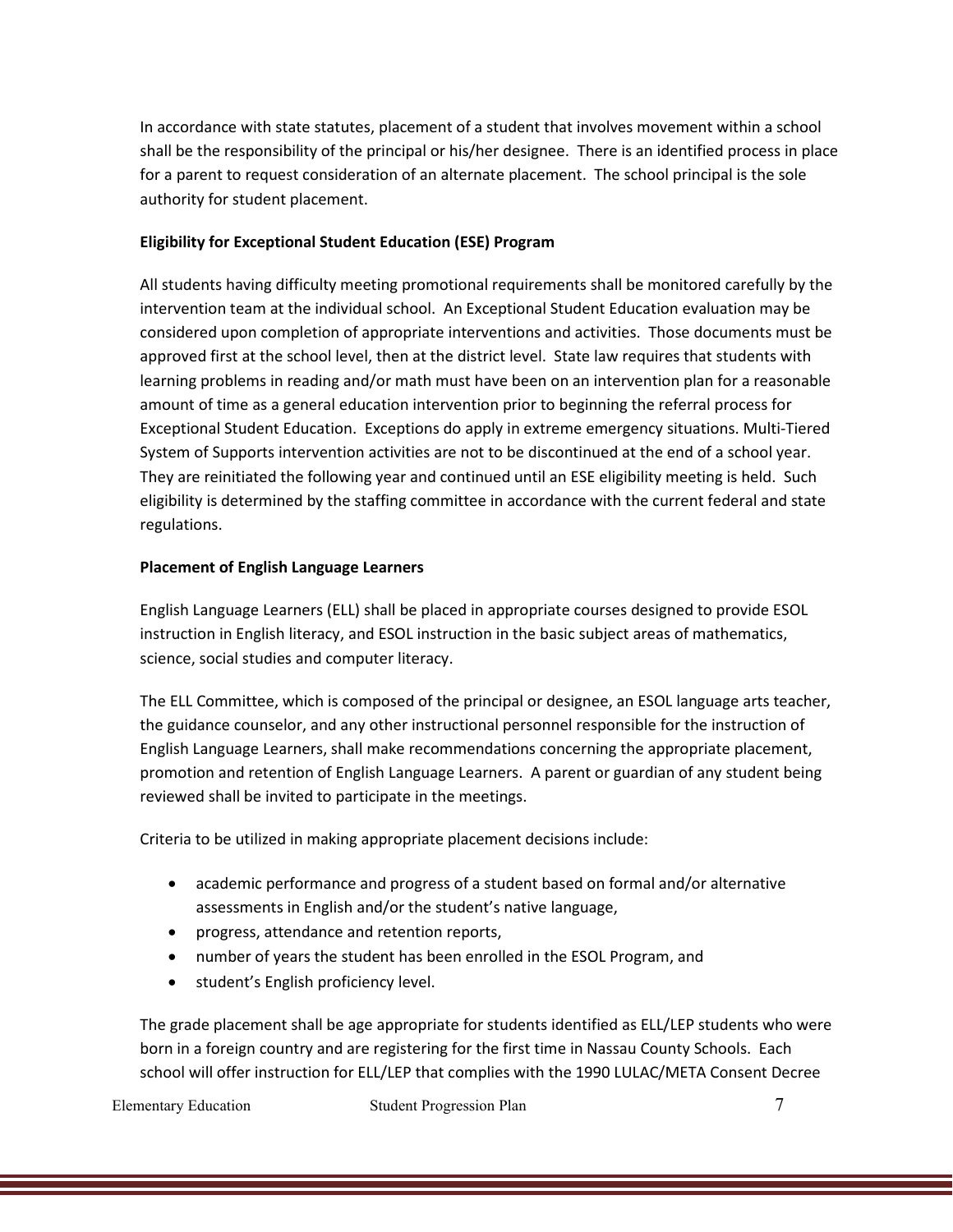and the District ELL/LEP Plan (approved by the School Board of Nassau County and the Florida Department of Education).

### **Placement of Dependent Children of Active Duty Military Personnel** 1000.36 F.S.

Dependent children of active duty military personnel are eligible for educational opportunities based upon the Interstate Compact on Educational Opportunity for Military Children. Children of active duty members of the uniformed services, National Guard and Reserve on active duty orders, children of members or veterans who are medically discharged, or is retired for (1) year, and children of members who die on active duty are eligible for assistance with the following:

- Enrollment process (educational records, immunizations, entry age)
- Placement and attendance (course and program placement, ESE services, absences due to deployment)
- Eligibility (student enrollment, extracurricular participation)
- Graduation(waive courses required for graduation if similar coursework has been completed)
- Flexibility in accepting state exit or end of year examinations, national achievement tests, or alternative testing in lieu of testing requirements for graduation in the receiving state.
- Allowing a student to receive a diploma from the sending school instead of the receiving school.

### **Nassau virtual Education** 1002.321, 1002.37, 1002.45, 1002.455, 1003.498 F.S.

Florida Statute 1002.45 defines a virtual instruction program (VIP) as "a program of instruction provided in an interactive learning environment created through technology in which students are separated from their teachers by time and space, or both."

Pursuant to 1002.45 (1)(b), the district shall provide all enrolled public school students within its boundaries the option of participating in part-time and full-time virtual instruction programs.

The following virtual instruction program may be available to students:

• My District Virtual School (MDVS) is the name of the online learning option for K-12 students provided by the North East Florida Educational Consortium. MDVS is a franchise of Florida Virtual School (FLVS). MDVS provides full- and part-time virtual instruction for students in grades K-12. Instruction is conducted by North East Florida Educational Consortium (NEFEC) certified teachers. Students may enroll in courses available through MDVS with guidance counselor advisement and district registrar's approval. The grade for a semester course will be awarded after successful completion. MDVS must follow certain FLVS rules and procedures outside the authority of the district and this plan. For scheduling purposes, students taking one or more MDVS courses are enrolled in school 7004.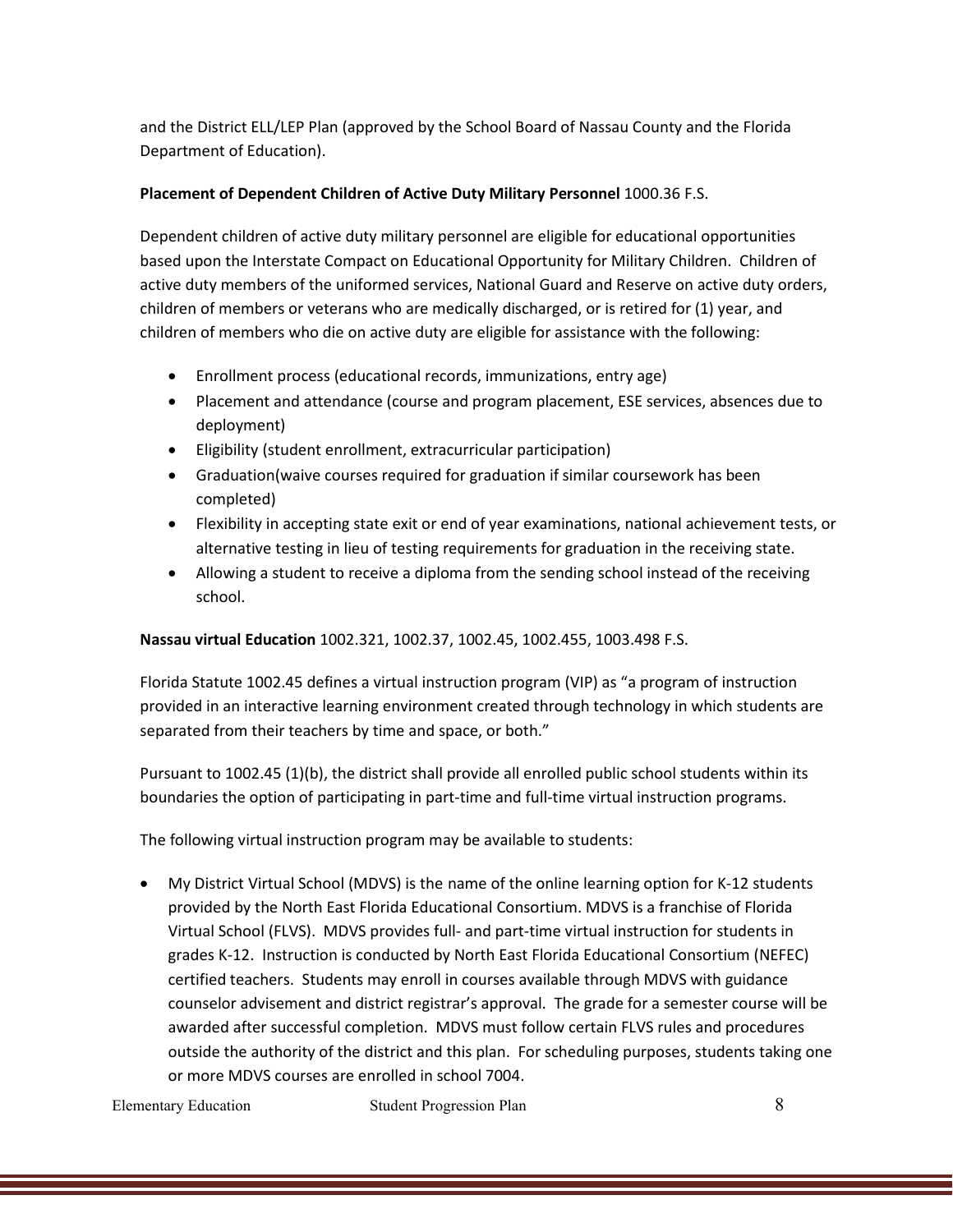- K12 Florida, LLC provides full- and part-time education for students in grades K-12. Instruction is provided by NEFEC/MDVS teachers for grades K-5. A student's parent/guardian or approved adult is expected to take an active role as the student's learning coach. For scheduling purposes, students taking K12 courses are enrolled in school 7023.
- Florida Virtual School (FLVS) Flex provides students with access to online courses. These courses are taught by FLVS teachers. Nassau County School District does not provide instructional or technical support for FLVS courses.

A student's total enrollment between the brick and mortar school and virtual school should equal a fulltime enrollment. Students may not simultaneously be enrolled in the same course (concurrent course codes) at a brick and mortar school and with a virtual instruction program (MDVS/K12/FLVS).

Virtual education may be appropriate for students with medical or behavioral issues that may limit success in the traditional classroom, students whose parent desires single subject participation, or for students needing a more flexible schedule due to other endeavors. A student's full-time brick and mortar school may not deny access to virtual options offered by Nassau County School District if the desired virtual course(s) constitutes appropriate placement based on the student's academic history, grade level, and age. Students who elect a full-time virtual full-time program may participate in any interscholastic extracurricular activity at the public school to which the student would be assigned according to district school board attendance area policies or which the student could choose to attend, pursuant to controlled open enrollment.

## **Student Enrollment**

Parents shall confer with the student's school guidance counselor to determine whether the virtual course options are appropriate for the student based on the student's academic history as well as discuss the scheduling of virtual courses and location where virtual courses will be completed. Principals will determine if placement in a virtual course is appropriate academically for the student based on course prerequisites, the student's academic history, age, and appropriateness of the course for the student's continued matriculation through the successive progression plans. Enrollment in virtual school must be approved by the student's guidance counselor prior to the start of a new semester.

### Full-Time

Full-time enrollment in MDVS/K12 for semester one will open at least 90 days and end 30 days before the first day of school as required by F.S. 1002.45 (1)(b). Full-time enrollment in MDVS/K12 for semester two will be permitted for good cause, such as, medical documentation, family hardship, or transfer from another virtual school program. Full-time enrollment ends by January 31st of the current school year.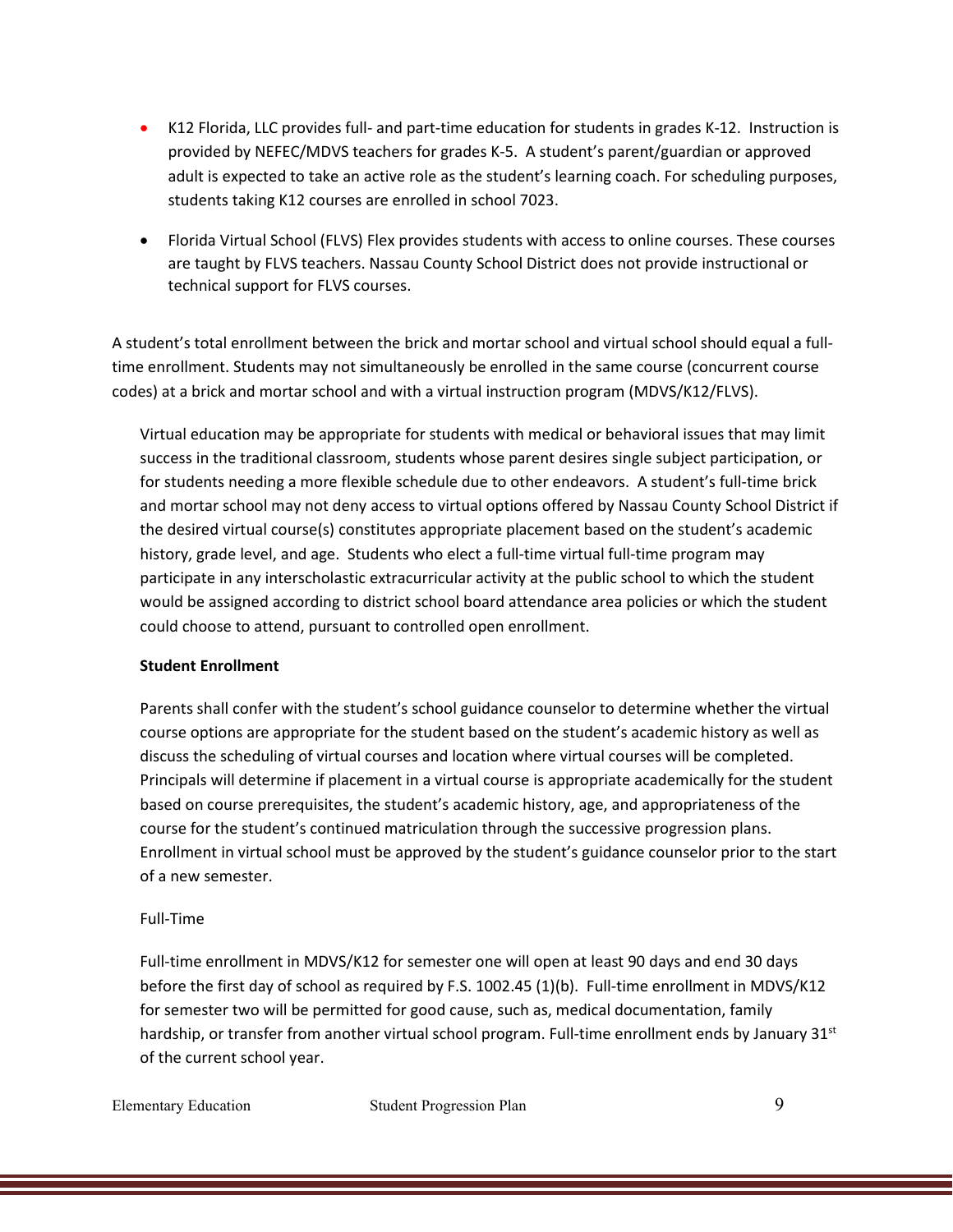Students are required to maintain a grade of "C" or higher to continue with a virtual program. If a full-time student fails to maintain a grade of "C" or higher, they may be denied continued virtual program enrollment for the following school year.

#### Part-Time

For complete information on part-time participation for students in grades K-5 seeking to enroll in part-time courses through Nassau Virtual School or Florida Virtual School see "Elementary Part-time Participation" section.

#### **Academic Integrity**

Students must maintain academic integrity when working on virtual courses. If a student fails to follow academic integrity, the student may be required to complete quizzes, tests, and exams under proctored supervision. A student may also receive a zero for an assignment or be withdrawn from a course due to academic integrity issues.

#### **Withdrawal From Course**

Students that are withdrawn from a course or fail to activate the course will be allowed to enroll in the course one additional time. If a student is withdrawn passing or withdrawn failing from a virtual course, the course and withdrawal code will be recorded on the student's course history. However, the withdrawal code will not affect a student's GPA.

For students entering a virtual instruction program with an Individual Education Plan (IEP) or Section 504 plan, a team meeting will be scheduled prior to determining if a virtual program option is an appropriate placement. This meeting should include but is not limited to the parent, the student if appropriate, staff from the student's brick and mortar school, the virtual school registrar, and a representative from the district's ESE department. The team will discuss and determine if a virtual program is the optimal setting for delivering and maintaining ESE services.

#### **Home Education Students**

A student registered as a Home Education student in Nassau County may access one or more virtual courses through MDVS on a part-time basis. Home Education students may not exceed six half credit courses per semester. The parent of a Home Education student remains responsible for the maintenance of the Home Education program and portfolio even if the virtual course(s) are taken through MDVS as stated in Florida Statute.

#### **Annual Enrollment from Previous Year**

To qualify for enrollment for the following school year, a full-time virtual student must maintain a satisfactory attendance as measured by a consistent course pace (a minimum of 3 lessons per week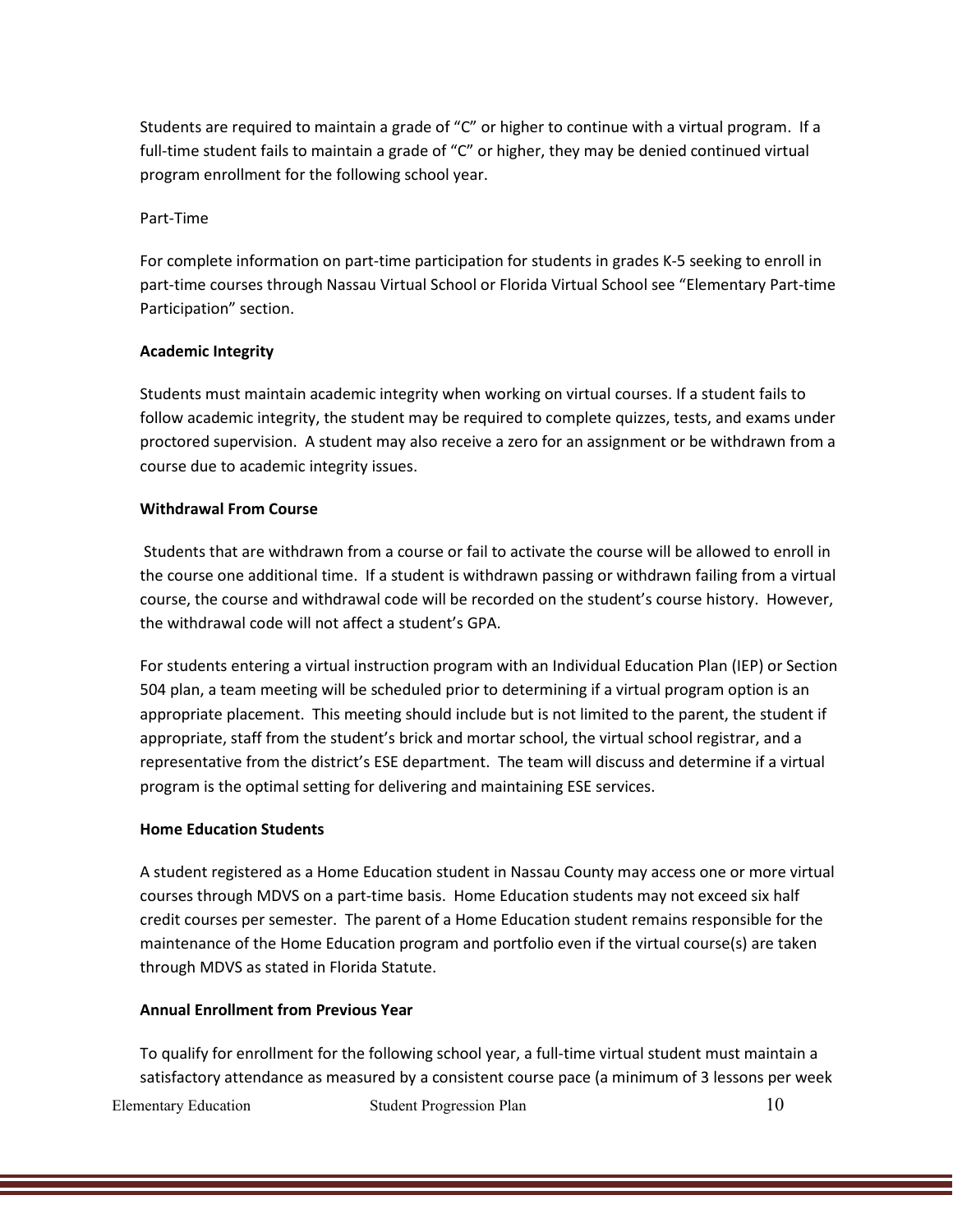per course) and comply with any virtual program contracts related to intensive reading and mathematics course(s) for students scoring below a level three on FSA Language Arts or Mathematics Assessment(s).

### **Attendance, Assessments, and Pace**

The Nassau County School District will require student compliance with the compulsory attendance requirements of F.S. 1003.21 and will verify student attendance. A student's compulsory attendance will be measured by a consistent course pace. Most virtual courses are 15 weeks in length, therefore students will need to complete a minimum of three lessons per week per semester course. Students must maintain this pace to completely a semester course within a 15-week grading period or one semester. If a student fails to maintain pace, they may be withdrawn from the course(s) and be escalated for truancy and non-compliance. If a student is withdrawn from all courses, they may be escalated for truancy and non-enrollment.

Failure to participate in required state assessments may also lead to escalation for truancy and loss of opportunity to continue in a virtual instruction program during the next school year.

### **Curriculum**

Pursuant to F.S. 1002.45, curriculum and content will be aligned to state standards under F.S. 1003.41. The virtual instruction program will be designed to enable students to gain proficiency in each course.

### **Written Parent Notification of Virtual Instruction Program**

Pursuant to F.S. 1002.45 (1)(b), Nassau County School District must provide parents with timely written notification of one open enrollment period for full-time students that consists of 90 days and 30 days before the first day of the school year.

The virtual instruction program information will be distributed annually during the prior school year to notify parents prior to the open enrollment period for the upcoming school year.

### **Initial Placement in Elementary School of Home, Charter and Private Education Students**

Elementary Education Student Progression Plan 11 Students seeking initial elementary school placement transferring from a home school, charter school, or private school shall be reviewed by the local school to determine the most appropriate grade placement. Criteria to be considered may include age and maturity, standardized achievement test results, state assessments, local school placement tests, progress as it related to the State approved curriculum standards, previous records from public and private schools and evidence from the student's portfolio of work and achievement while in home school. Placement is not based solely on the recommendation of the private school, charter school or home educator. Consistent with school board rules and in accordance with state statute 1012.28 (5) F.S., the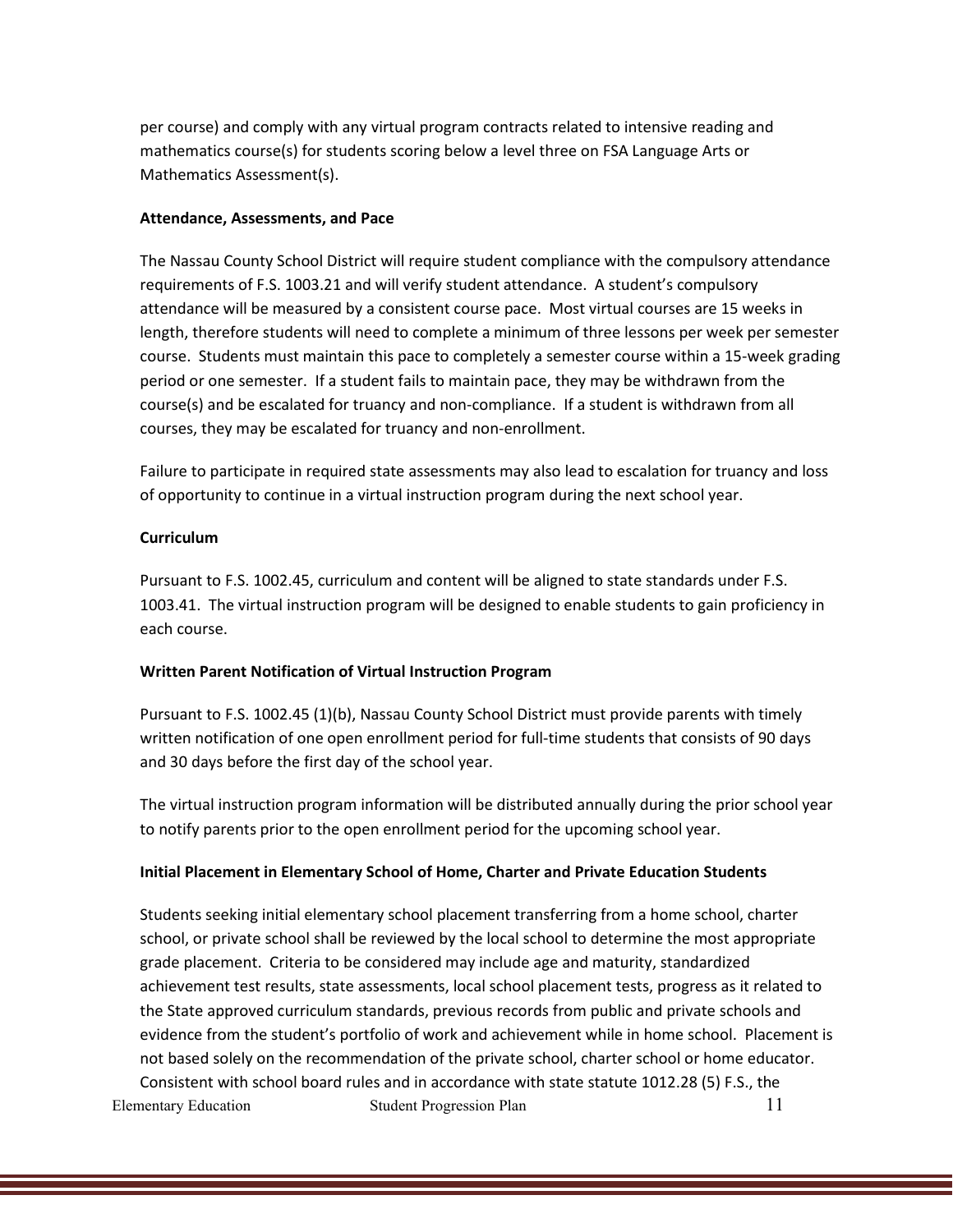Superintendent has designated the principal of the school as the final authority in the placement of students in programs or classes. The placement decision is subject to review and revision after school personnel have had the opportunity to observe the student's work.

### **Initial Placement of Homeless Students**

A homeless student is defined as a child or youth who:

- Shares the housing of other persons due to loss of housing, economic hardship, or a similar reason,
- Lives in motels, travel trailer parks, or camping grounds due to the lack of alternative adequate accommodations, or emergency or transitional shelters,
- Is abandoned in hospitals, or
- Lives in cars, parks, public spaces, abandoned buildings, bus or train stations, or similar settings.

The Nassau School District adheres to the McKinney-Vento Homeless Education Assistance Improvements Act of 2001. Homeless students shall be permitted to enroll in the Nassau Public Schools. They shall not be placed in a separate school or program within a school based on their homeless status, and shall be provided services comparable to those offered to other students enrolled in the school.

It is the responsibility of the enrolling school to contact immediately the school last attended by the homeless student to obtain relevant records. If the student needs to obtain immunization records, the enrolling school shall refer immediately the student to the school nurse for assistance.

A homeless student shall be permitted to enroll immediately, even if the student is unable to produce records normally required for enrollment. This includes, but is not limited to, records such as previous academic records, medical and immunization records, and proof of residency.

Homeless children must have access to a free public education and must be admitted to school in the school district in which they or their families live. A homeless child shall be granted a temporary exemption from entrance requirements for 30 school days.

### C. Transfers

Transfer students shall be placed in a specific class or grade on a temporary basis pending receipt of all required elements explained herein. If records that arrive after initial placement indicate a student should have been placed in a different class, grade or program, the principal shall make the determination of appropriate placement based on all available factors.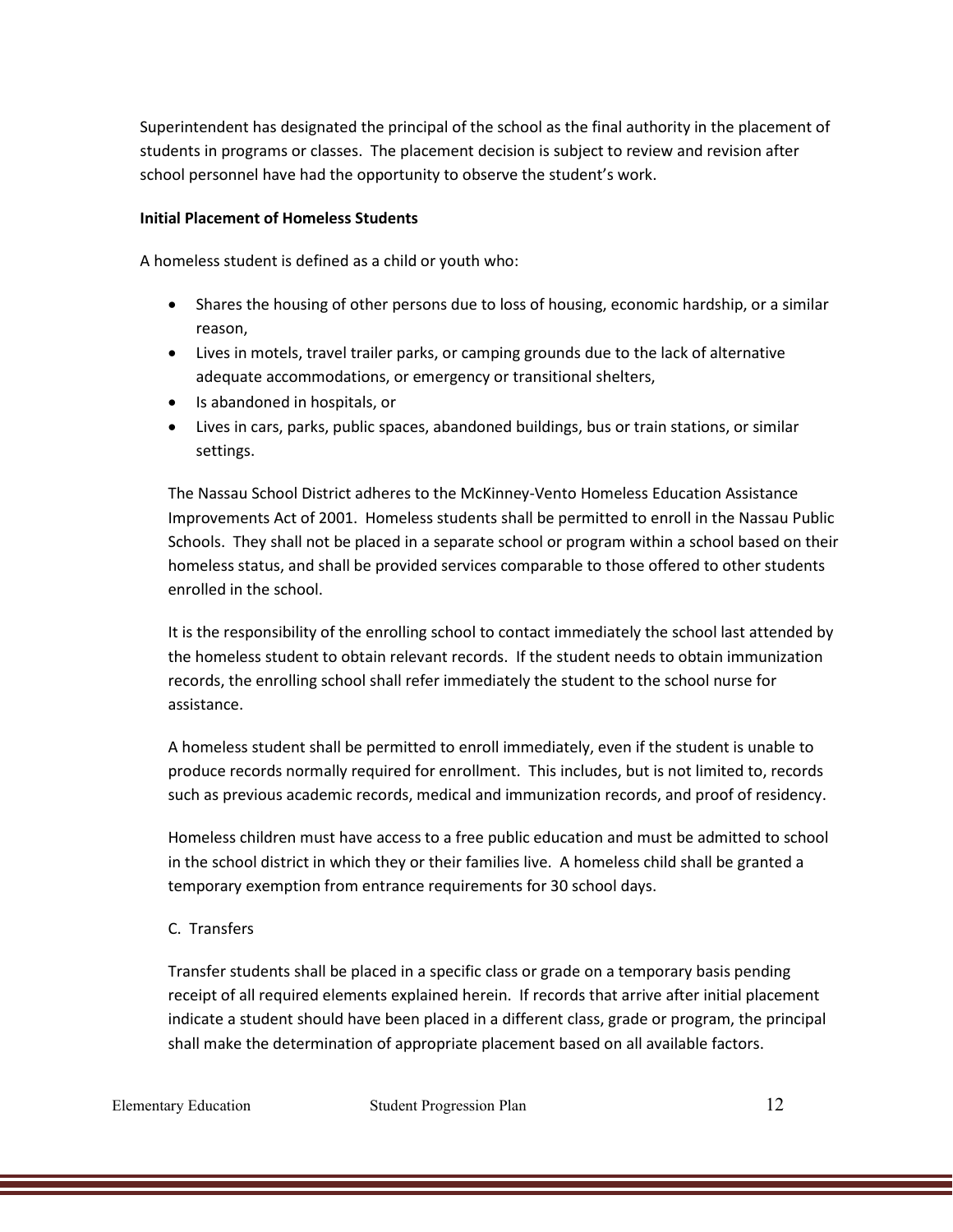D. Attendance, Absences, and Truancy

# **Attendance**

Regular school attendance is a necessary part of a student's education. Excessive absences impair a student's educational progress, impacts whether the student passes or fails a grade, and may result in court proceedings and/or the loss of driving privileges. Students will be considered absent when they miss 50% of their school day. Absences shall be classified and treated asfollows:

### **ExcusedAbsences**

Students must be in school unless the absence has been excused for one of the reasons listed below. Excused absences include the following:

- Personal Illness;
- Illness of an immediate family member;
- Death in the family;
- Religious holidays of the student's religious faith;
- Required court appearance or subpoena by a law enforcement agency;
- Special events, including, but not limited to, important public functions, student conferences, student state/national competitions that are school-sponsored, administrative approved post-secondary educational institution visitation, as well as exceptional cases of family need.
- Doctor or dentist appointments; and
- Studentshavingorsuspectedofhavingacommunicablediseaseorinfestationthat can be transmitted are to be excluded from school and are not allowed to return to school until they no longer present a health hazard (Florida Statute 1003.22). Examples of communicable diseases and infestations include, but are not limited to, fleas, head lice, ringworm, impetigo, and scabies. Students are allowed a maximum of two (2) days excused absence for an infestation of head lice.

## **UnexcusedAbsences**

Unexcused absences include, but are not limited to, the following:

- Shopping trips;
- Pleasure/Vacation trips;
- Truancy; and
- Other avoidable absences.

## **Reporting Absences**

Any student who has been absent from school shall bring a note from a parent or guardian within forty-eight (48) hours of returning to school stating the cause of the absence. Failure to bring in a note will result in an automatic unexcused absence. However, the fact that the student brings in a note does notrequire the school administration to excuse the absence. The principal or designee will decide whether the absence meets the criteria for an excused absence, and that decision will be final. The administration may request additional documentation, such as a doctor's note. The excuse must state specific dates of absence, and must be signed by the treating, licensed physician. After fifteen (15) days of absence, whether excused or unexcused, a student must present verification from a licensed doctor for all subsequent absences due to illness. COVID-19 related absences will be excused and not count toward the 15 days of absences for the  $202\theta$ 1-20242 school year.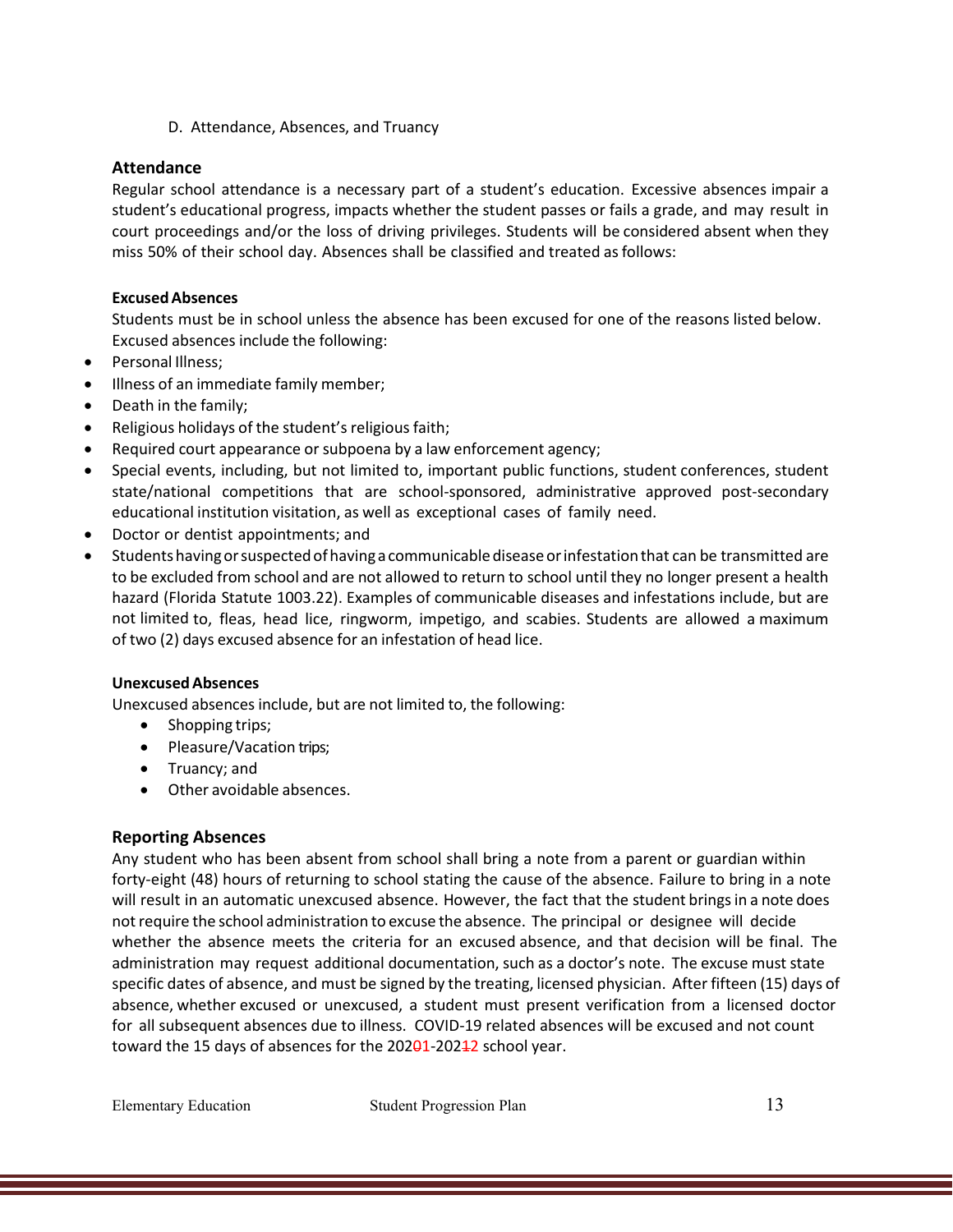### **Make-Up Work**

When a student is absent from school, the student shall be responsible for all work and assignments missed during the student's absence. The student shall make arrangements with teachers for "makeup" work. The number of days allowed to make up the work shall be the same as the number of days the student was absent. This deadline may be extended with approval of the teacher or principal. Previously assigned projects or tests are due upon return from absence or as determined by the teacher's grading standards.

## **Truancy**

A student may be deemed truant after (i) five (5) unexcused absences, or absencesfor which the reasons are unknown, within a calendar month, or (ii) ten (10) unexcused absences, or absences for which the reasons are unknown, within a 90-calendar-day period.

Students are subject to the following actions for preventing and correcting truancy:

- When a student may be exhibiting a pattern of non-attendance, the principal shall refer the student to the school's attendance team to determine if a pattern of truancy is developing.
- The school's attendance team shall meet with the student and parent or guardian to determine if a pattern oftruancy is developing and to identify and implement potential remedies.
- If the school-based efforts to resolve non-attendance are unsuccessful, the student shall be referred to the Superintendent or his designee for truancy
- The Superintendent or his designee will review the case and may refer the student to the District Truancy Prevention Task Force. The District Truancy Prevention Task Force is conducted with representation from law enforcement, school district, State Attorney's Office, Department of Juvenile Justice, Department of Children and Families, Youth Crisis Center, the parent, and the student. A decision may be made to file a petition in court for truancy.

## **II. Special Programs**

## **A. Home Education**

Florida Statute 1002.01 defines home education programs as, "…a sequentially progressive instruction of a student directed by his or her parent in order to satisfy the attendance requirements of 1002.41, 1003.01 (13), and 1003.21 (1)."

Procedures for Initiation of a Nassau Home Education Program are as follows:

• The parent/guardian who resides within Nassau County shall notify the Superintendent of his or her intent to establish and maintain a home education program. The notice must be in writing, signed by the parent, and include the full legal names, addresses, and birthdates of all children who shall be enrolled as students in the home education program. The notice of intent must be filed within 30 days of the establishment of the home education program.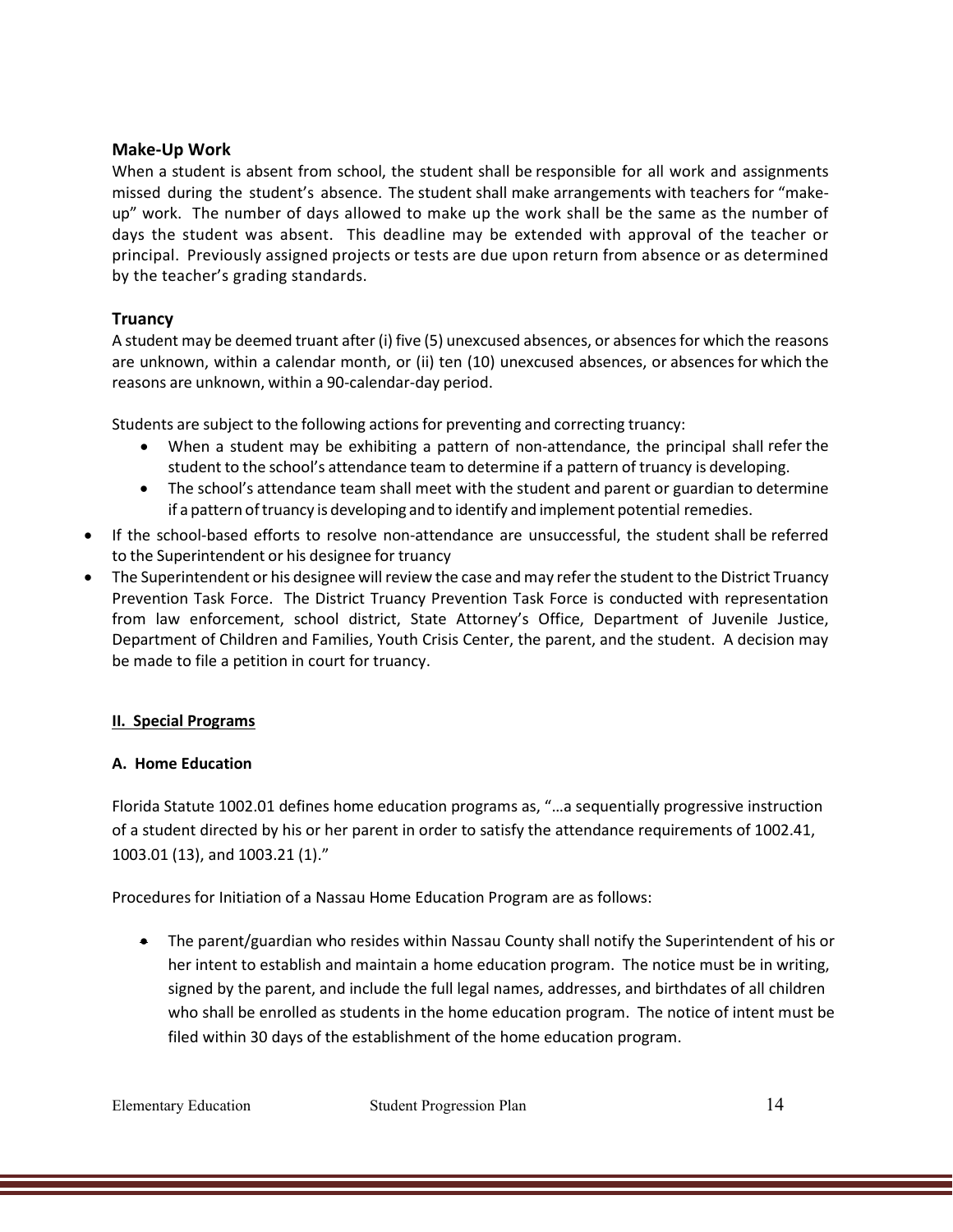- Upon receipt of the letter of intent, the Superintendent or designee thereof shall forward to the parent an acknowledgement of intent.
- The parent shall file a written notice of termination upon completion of the home education program with the district school superintendent, along with the annual evaluation required in paragraph (f), within 30 days of termination.

To register for home education, contact (904)277-9029 or visit the Home Education webpage at [www.nassau.k12.fl.us/](http://www.nassau.k12.fl.us/)domain/73.

Parent Responsibilities for Home Education Participants

It shall be the responsibility of the parent or guardian to:

- Provide instructional materials appropriate to the program of the student.
- Maintain a portfolio of records and materials.
	- $\circ$  The parent shall determine the content of the portfolio, preserve it for 2 years, and make it available for inspection, if requested, by the district school superintendent, or the district school superintendent's agent, upon 15 days' written notice.
	- o The portfolio shall consist of the following:
		- A log of educational activities, which is made contemporaneously with instruction, and designates by title any reading materials used.
		- Samples of any writings, worksheets, workbooks, or creative materials used or developed by the student.
- Provide for an annual educational evaluation in which is documented the pupil's demonstration of educational progress at a level commensurate with his/her ability. The parent or guardian shall select the method of evaluation and shall file a copy of the evaluation annually with the superintendent's office. The annual evaluation ( 1002.41 F.S.) shall consist of one of the following:
	- $\circ$  A teacher selected by the parent or guardian shall evaluate the pupil's educational progress upon review of the portfolio and discussion with the pupil. Such teacher shall hold a valid regular Florida certificate to teach academic subjects at either the elementary or secondary level.
	- $\circ$  Any nationally normed student achievement test administered by a certified teacher.
	- $\circ$  A state student assessment test used by the school district and administered by a certified teacher, at a location and under testing conditions approved by the school district. This is available to the parent or guardian at no cost, if scheduled at the home school of the child. A score at or above the 30% percentile in total reading and total math on the SAT 10 and the minimum acceptable level on the FSA will be considered acceptable.
	- $\circ$  The student may be evaluated by a psychologist holding a valid, active license pursuant to the provisions of Section 490.003 (7) or (8), F.S.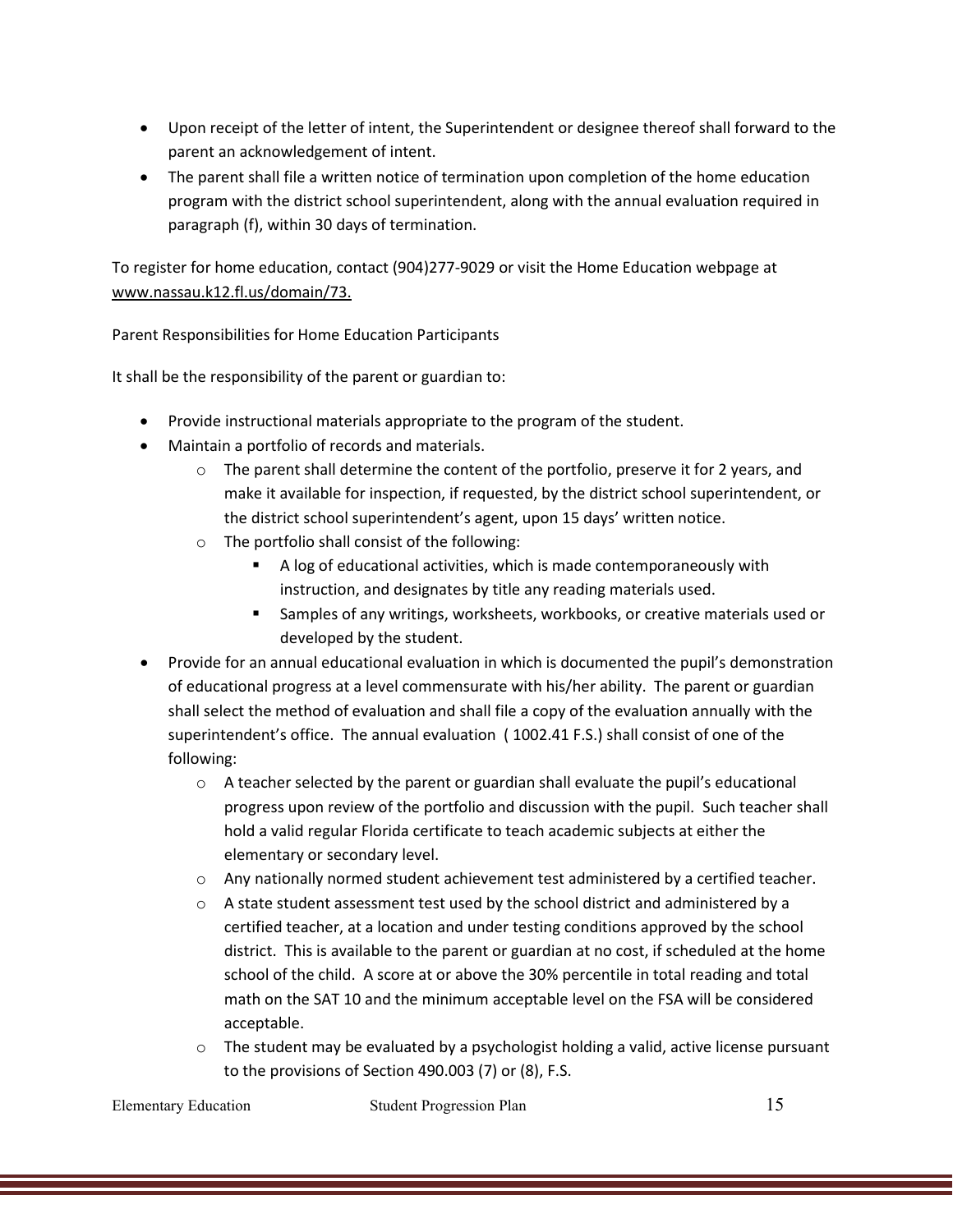$\circ$  The pupil shall be evaluated with any other valid measurement tool as mutually agreed upon by the Superintendent and the parent or guardian.

If the student does not demonstrate educational progress at a level commensurate with her or his ability, the district school superintendent shall notify the parent, in writing, that such progress has not been achieved. The parent shall have 1 year from the date of receipt of the written notification to provide remedial instruction to the student. At the end of the 1-year probationary period, the student shall be reevaluated. Continuation in a home education program shall be contingent upon the student demonstrating educational progress commensurate with her or his ability at the end of the probationary period

Failure to provide an annual evaluation of the student places the home education program in noncompliance and permits the superintendent, after notice to the parent, to terminate the program. Noncompliance with this requirement will trigger the district's policy regarding non-compliance with compulsory school attendance.

### **Truancy**

A student who has been found to exhibit a pattern of nonattendance may enroll in a home education program. However, the parent must submit a portfolio, as defined by Section 1002.41, F.S., to be reviewed by a home education review committee every 30 days until the committee determines that the home education program is in compliance with Section 1003.26, F.S. The first portfolio review must occur within the first 30 calendar days of the establishment of the home education program.

• If the parent fails to provide a portfolio for review by the committee, the home education program shall be terminated and the parent will be required to enroll the student in an attendance option provided under Section 1002.41, F.S., within three days. Failure of a parent or guardian to enroll a student in an attendance option after termination of a home education program shall constitute non-compliance with the compulsory attendance requirement and may result in criminal prosecution of the parent under Section1003.27(2), F.S.

## Reentry Procedures

Upon reentry to a District school, a student's grade placement determination shall be made based upon the academic evidence presented by the parent and through academic assessment performed at the receiving school. The school principal will make the final decision as to appropriate grade placement.

### **B. Hospital/Homebound**

A homebound or hospitalized student is a student who has a documented medically diagnosed physical or psychiatric condition which is acute or catastrophic in nature, or a chronic illness, or a repeated intermittent illness due to a persisting medical problem. The condition, illness or medical problem confines the student to home or hospital and restricts activities for an extended period. A physician licensed in the state of Florida makes the medical diagnosis. "A physician licensed in the state of Florida" as used in this rule is one who is qualified to assess the student's physical or mental condition.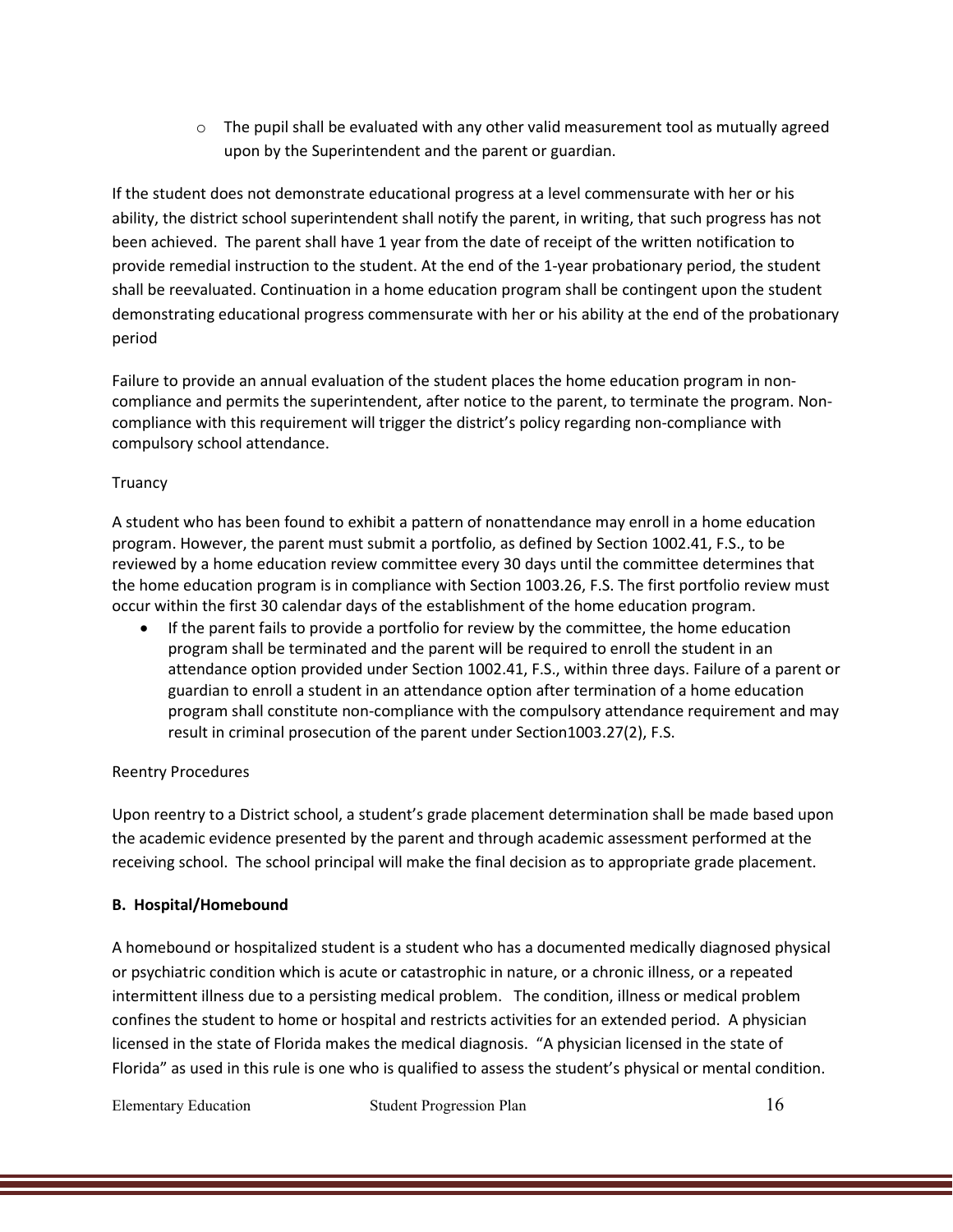Students are dismissed from the program when the physician recommends that the student no longer requires participation in the program and is ready to return to school

The minimum evaluation for determining eligibility shall be an annual medical statement, from a physician licensed in the state of Florida, including a description of the disabling condition or diagnosis with any medical implications for instruction. This report must state that the student is unable to attend school, describe the plan of treatment, provide recommendation regarding school reentry, and give an estimated duration of condition or prognosis. The team determining eligibility may require additional evaluation data. An Individual Education Plan shall be developed or revised prior to assignment to the homebound or hospitalized program placement.

### **C. Educational Choice**

Parents of public school students may seek whatever public school choice options that are applicable to their students and are available to students in the district. These options may include controlled open enrollment, virtual instruction programs, or the McKay Scholarships for Students with Disabilities Program. Each of the parental choice options carries timelines and procedural processes that will be clearly communicated to all Nassau County families.

### **III. Curriculum and Instruction**

### **A. General Program Requirements**

Each elementary school student shall be placed in classes appropriate to his or her developmental level and demonstrated mastery of the state approved curricular standards. This course of study in elementary school includes instruction in the four core academic areas of language arts, mathematics, science and social studies. Elementary students also receive instruction in music, art, physical education, and health, media/library skills, and technology. All instruction is centered upon the benchmarks of the above referenced curricular standards. Individual learning styles, interests and talents help determine students' learning paths while in the elementary school. Required instruction (1003.42.FS.) is detailed in Appendix B.

### **B. Reading Instruction**

Each elementary school shall provide all students a minimum of 90 minutes of daily, uninterrupted, scientifically research-based reading instruction using the district adopted Comprehensive Core Reading Program (CCRP). The daily uninterrupted reading block shall follow the DOE template which includes a combination of large and small group instruction, guided and independent reading, and specific skill instruction based on student needs. Students at risk of retention/performing below grade level will be provided daily, intensive, accelerated reading instruction.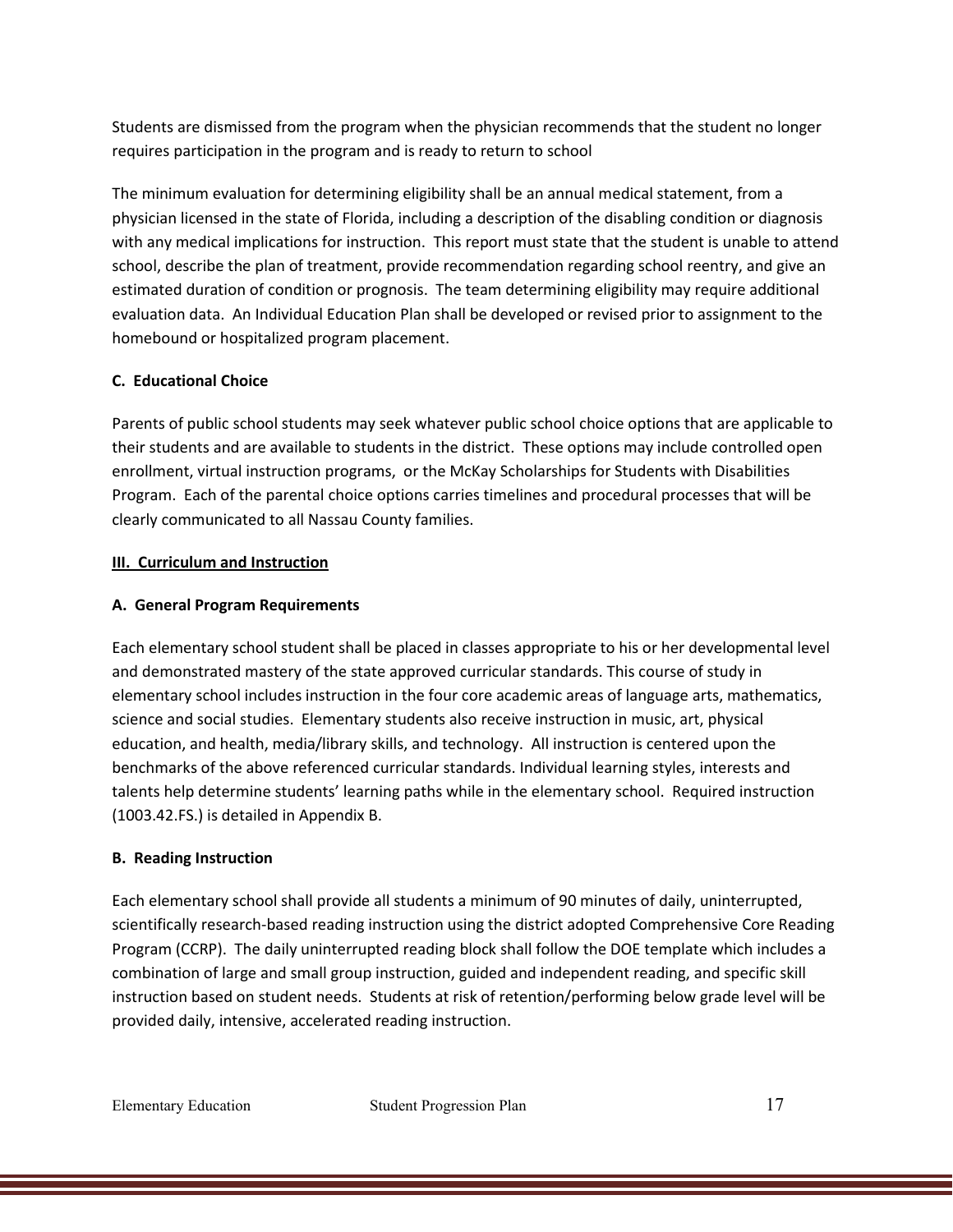The parent of any student who exhibits a substantial deficiency in reading shall be notified in writing of the following:

- that his/her child has been identified as having a substantial deficiency in reading,
- a description of the current services that are provided to the child,
- a description of the proposed supplemental instructional services and supports that will be provided to the child that are designed to remediate the identified area of reading deficiency, and
- that if the child's reading deficiency is not remediated by the end of grade 3, the child must be retained unless he or she is exempt from mandatory retention for good cause.

# **Mandatory Retention for students who do not meet the minimum level on the ELA portion of the FSA in Grade 3 and do not qualify for a Good Cause Exemption 1008.25(5)(b)m (6) (b) F.S**

A grade 3 student scoring a Level 1 on the English language arts portion of the FSA must be retained unless exempted from retention for good cause. Students qualifying for one of the following seven good cause exemptions may be promoted.

Good Cause Exemption #1: English Language Learners (ELL) who have had less than two (2) years of instruction in an English for Speakers of Other Languages (ESOL) program

Good Cause Exemption #2: Students with disabilities who's Individual Education Plans (IEP) indicate that participation in the statewide assessment program is inappropriate, consistent with requirements of State Board of Education Rule.

Good Cause Exemption #3: Students who demonstrate an acceptable level of performance (at 45<sup>th</sup> percentile) on an alternate standardized reading assessment approved by the State Board of Education.

Alternate Assessment-Guidelines for Administration

The standardized assessments that may be used are:

- SAT 10 Reading Comprehension Subtest For promotion students must score at or above the 45<sup>th</sup> percentile.
- $\bullet$  i-Ready For promotion students must score at or above the 50<sup>th</sup> percentile. Schools must use table 3 from the 2016 Norms to determine the student's percentile.
- STAR Enterprise For promotion students must score at or above the 50<sup>th</sup> percentile.

The earliest the alternate assessment may be administered is following the receipt of the grade 3 reading FSA scores or during the last two weeks of school, whichever occurs first. This test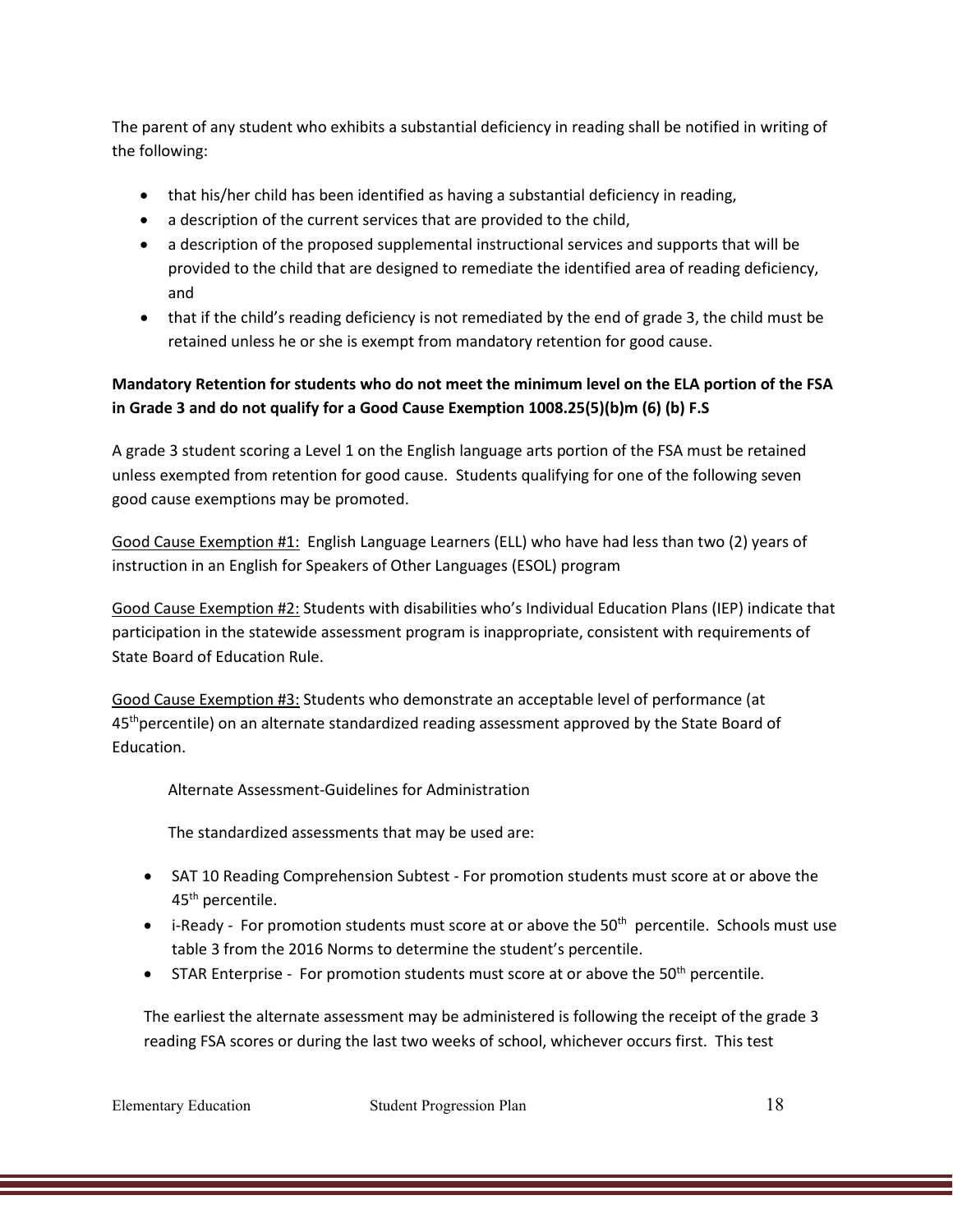administration must adhere to the same levels of test security and test administration as the state assessment.

Good Cause Exemption #4: Students whose portfolios indicate they are reading on grade level as evidenced by demonstration of mastery of the State Standards.

### **Portfolio Documentation – Guidelines for Use**

To be accepted for meeting the portfolio option for demonstrating mastery of the required reading skills, the student portfolio must meet the following requirements:

- be selected by the student's teacher,
- be an accurate picture of the student's ability and only include student work that has been *independently* produced in the classroom
- include evidence that the benchmarks assessed by the grade 3 reading FSA have been met. This includes multiple-choice items and passages that are approximately 60% literary text and 40% information text, and that are between 100-700 words with an average of 500 words, and
- be an organized collection of evidence of the student's mastery of the Florida Standards Benchmarks for Language Arts that are assessed by the grade 3 reading FSA
- for each of the 14 benchmarks, there must be at least *three* demonstrations of mastery at 70% or above.

Good Cause Exemption #5: Students with disabilities who participate in the FSA and who have an IEP or 504 Plan that reflects the student has received intensive remediation in reading for more than two (2) years but still demonstrates a deficiency in reading AND was previously retained in kindergarten or grades 1, 2, or 3.

Good Cause Exemption #6: Students who have received intensive remediation in reading for two or more years but still demonstrate a deficiency in reading AND were previously retained in kindergarten or grades 1, 2, or 3 for a total of two years. A student may not be retained more than once in grade 3.

Requests for good cause exemptions from the retention requirement for grade 3 students (1008.25  $(6)$  (C) F.S.) must include:

- documentation submitted from the student's teacher to the principal indicating that the promotion of the student is appropriate and is based upon the student's academic record, and
- discussion with the teacher by the school principal and staffing committee to review the recommendation and make the final determination if the student should be promoted or retained.

Good Cause Exemption #7: Students who have received intensive remediation in reading and English language arts, as applicable under state statute 1008.22, for two or more years but still demonstrate a deficiency and who were previously retained in kindergarten, grade 1, grade 2 or grade 3 for a total of two years.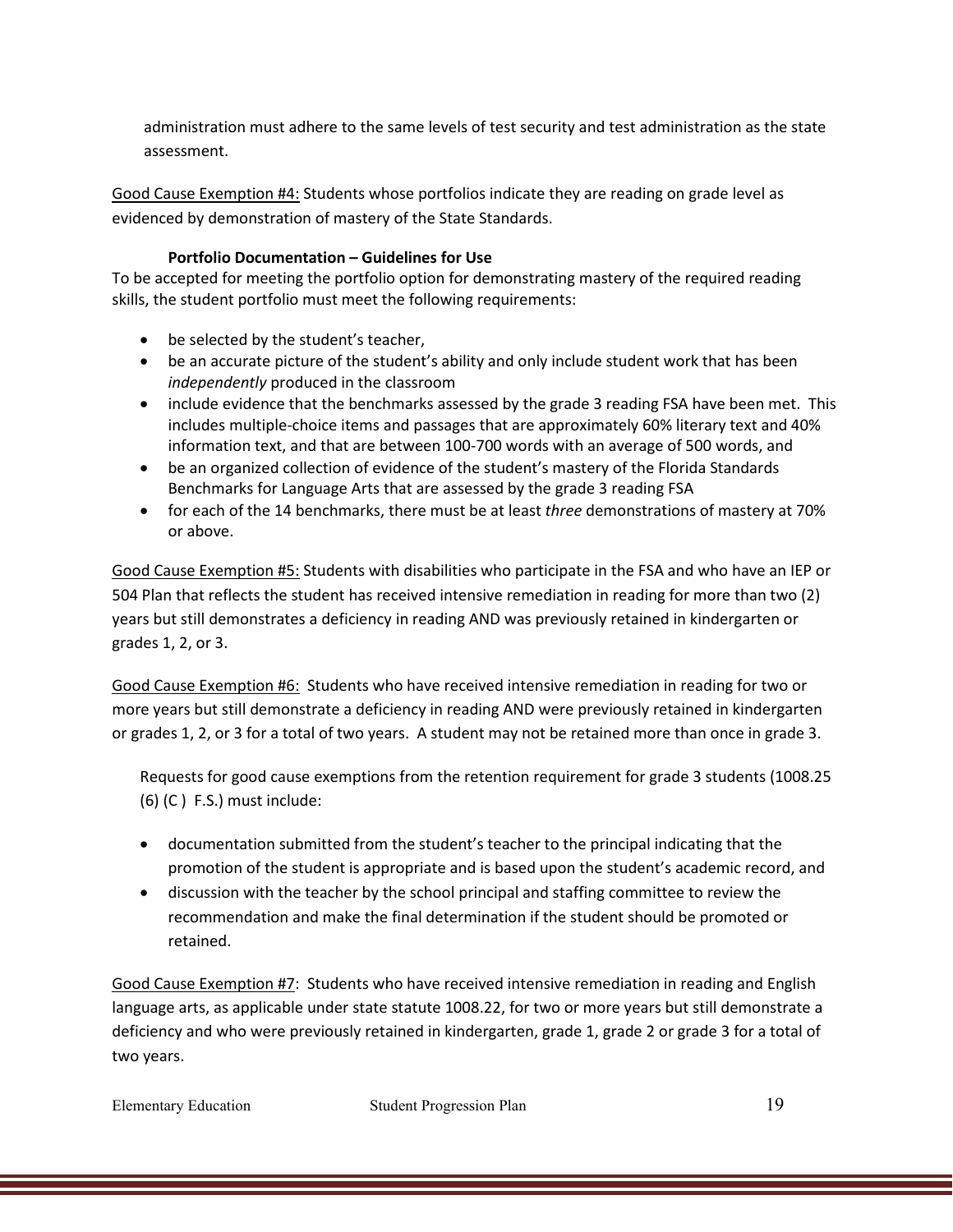There are no other good cause exemptions beyond the seven listed above. For example, there is no good cause exemption for extenuating circumstances (family tragedy or similar event) for grade 3 students faced with the mandatory retention.

### **Assessment of Grade 3 Students Enrolling after FSA**

Students who enroll in grade 3 after the administration of the FSA shall be assessed prior to the end of the year to determine if the student needs to repeat grade 3. The standardized assessments that may be used are:

- SAT 10 Reading Comprehension Subtest For promotion students must score at or above the 45<sup>th</sup> percentile.
- i-Ready For promotion students must score at or above the 50<sup>th</sup> percentile. Schools must use table 3 from the 2016 Norms to determine the student's percentile.
- STAR Enterprise For promotion students must score at or above the  $50<sup>th</sup>$  percentile.

Students who do not achieve the criterion score for promotion shall be referred to the Intervention Team to determine if the preponderance of evidence indicates that retention is warranted. Summer Reading Program attendance is expected for students who do not meet the criterion score.

If the school principal determines that the student should be promoted, the principal must submit the recommendation in writing to the Director of K-8 Education for presentation to the Superintendent. The Superintendent shall accept or reject the school principal's recommendation.

In every case when a mid-year promotion of a retained grade 3 student to grade 4 is considered, the parent or guardian must be included in the conversation leading to the decision. The school and parent or guardian should consider the student's demonstrated readiness for performing the work of the next grade in all core subjects before proceeding with a mid-year promotion.

### **C. Physical Education Requirements**

"Physical Education" means the development or maintenance of skills related to strength, agility, flexibility, movement, and stamina, including dance; the development of knowledge and skills regarding teamwork and fair play; the development of knowledge and skills regarding nutrition and physical fitness as part of a healthy lifestyle; and the development of positive attitudes regarding sound nutrition and physical activity as a component of personal well-being.

Elementary students will receive 150 minutes of physical education each week. Continuous and rigorous activity will be provided in periods of not less than 30 minutes. Students enrolled in such instruction shall be reported through the periodic student membership surveys, and records of such enrollment shall be audited pursuant to F.S.1010.305.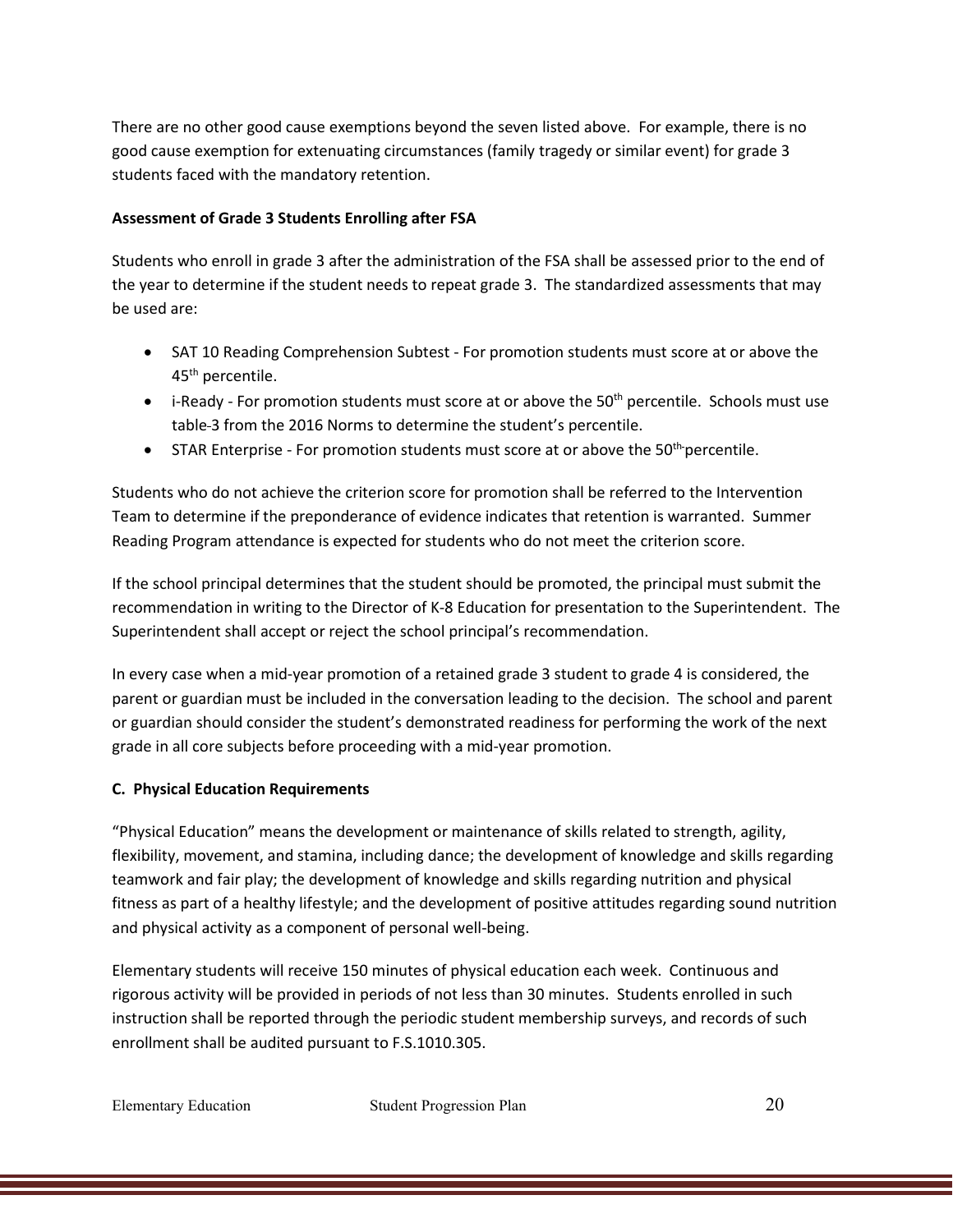Such instruction may be provided by any instructional personnel as defined in F.S.1012.01 (2), regardless of certification, who are designated by the school principal.

### **IV. Promotion, Acceleration, and Retention**

#### **A. Promotion**

### **Student Progression from One Grade to Another**

Student progression from one grade to another is based on proficiency in English language arts, reading, science, social studies, math, and on regular attendance with the exception of grade 3 when students cannot progress to grade 4 if student scores below the minimum acceptable level on the grade 3 FSA in English Language Arts, as determined by the State of Florida.

### **No Social Promotion/Administrative Placement 1008.25 (6) (a) F.S**

Florida statute prohibits the assignment of a student to a grade level based solely on age or other factors that constitute social promotion or administrative assignment-placement at the next grade level without regard for student mastery of the appropriate State Standards. A student fails to meet the state portion of levels of performance for student progression when the student fails to achieve minimum acceptable level on the FSA as determined by the State of Florida in ELA, mathematics, and/or FCAT science. As the FSA is not the sole determiner of promotion or retention, the Intervention Team shall base a promotion or retention decision on the preponderance of evidence reviewed.

#### **Promotion Requirements**

Promotion in the elementary school is not automatic. Promotion is to be based on an evaluation of each pupil's achievement in terms of appropriate instructional goals and mastery of the Standards. It is expected that each pupil promoted in the elementary grades will have achieved during each school year at a level in the basic skills which meets the requirements established in Appendix A. A school-wide Progress Monitoring Plan will be developed to meet the needs of students in English language arts, writing, science, or mathematics who do not meet requirements.

In Appendix A, each student will be expected to meet the requirement in attendance, English language arts, reading, science, social studies, and mathematics. Student placement will be made following an annual review of each student's attainment of promotion requirements established in Appendix A. Emphasis must be given to the consideration of all available data to evaluate a student's performance in the most comprehensive manner.

Elementary Education Student Progression Plan 21 A strong correlation exists between early reading and math proficiency and continued success in overall student performance in all subject area disciplines. There is much emphasis upon student accountability beginning in grade 3. Academic success in grades K, 1 and 2 is critical to a student's ability to meet the increased rigor of grades 3-5. Therefore, the Stanford 10 Normed Reference Test National Percentile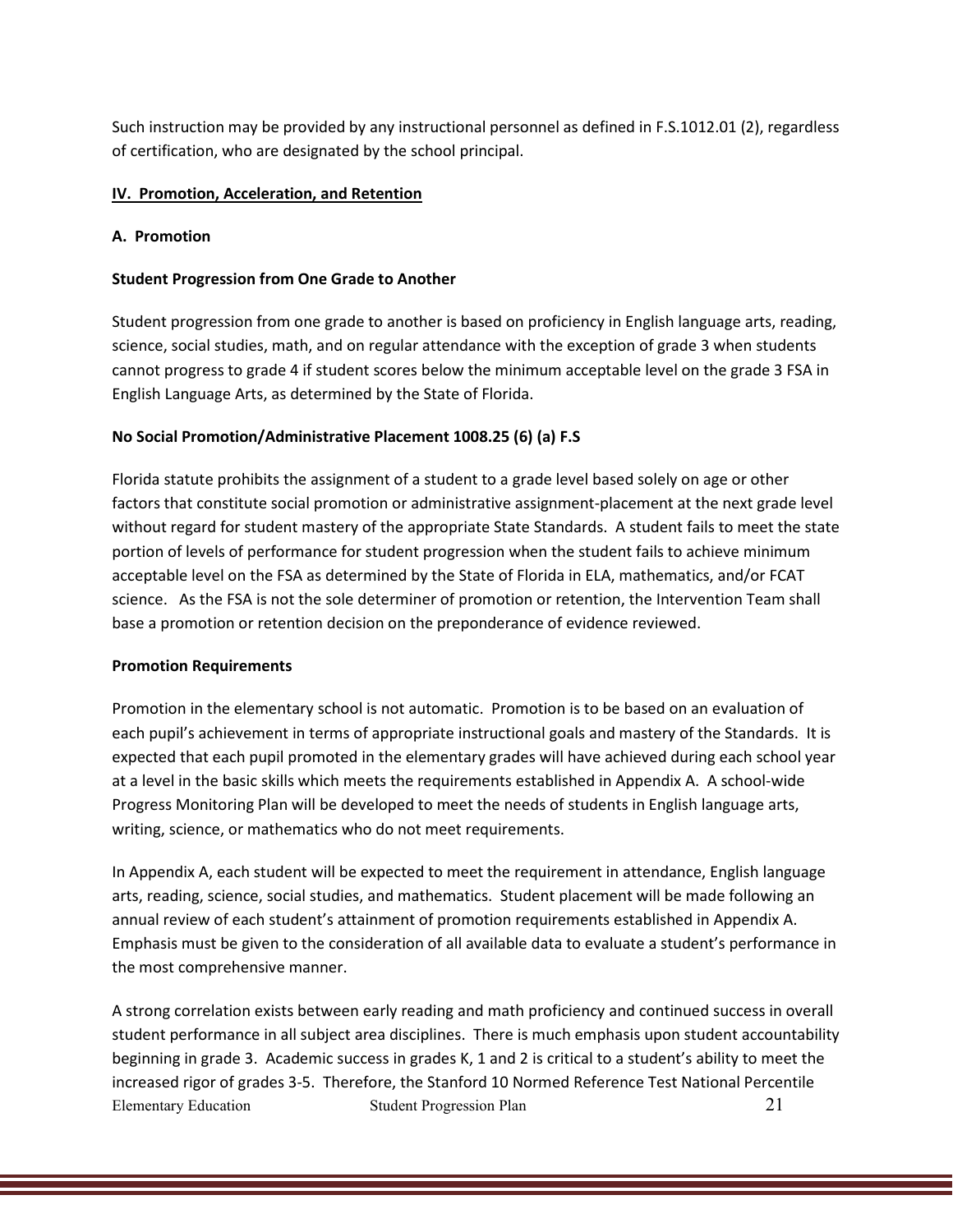Rank in total Reading and total Math are two of the required promotion criteria for grades K, 1 and 2 (greater than or equal to  $30<sup>th</sup>$  percentile).

At the end of grades K, 1 and 2, students with substantial deficiency in reading must be given intensive reading instruction. Following the intensive instruction a reassessment will be administered to determine if the deficiency has been remediated. The intensive instruction shall be continued until the reading deficiency is alleviated.

In addition to academic criteria, the teacher should consider each pupil's general progress, attendance, work habits, attitude, sense of responsibility and maturity and how they will contribute to continued success before making a recommendation for pupil placement.

The primary responsibility for determining each pupil's level of performance and ability to function academically, socially and emotionally at the next grade level is that of the classroom teacher. However, final grade placement will be determined by a staffing committee comprised of at least the teacher of record, the guidance counselor, and the principal. Other personnel, as appropriate, may participate. In the event the committee is unable to reach consensus of opinion, the principal shall make the placement decision.

Remedial and supplemental instructional resources will be allocated to students who are deficient in reading by the end of grade 3 as well as to students who fail to meet performance levels required for promotion at all grades.

Exceptional Education students will progress in accordance with the expectancies identified in the Student Progression Plan for general education students. However, exceptional education students with identified unique instructional needs that require modifications that may include differentiated curriculum, specialized instructional approaches, alternate textbooks, materials, assessments, equipment, direct, specialized instruction and/or curriculum will have these accommodations specified within the Individual Education Plan (IEP). These students shall progress in accordance with the expectancies, criteria, and evaluation procedure written in the IEP.

Promotion and retention decisions shall be made by the staffing committee at each school. It is recommended that the guidance counselor, teacher(s) of any mainstreamed course(s), and the Director of Exceptional Student Education and/or designee be included as appropriate.

### **Alternatives to Normal Progression**

While it is expected that the majority of students can make satisfactory progress in a normal period of time, (six years for grades K-5), some students will require more or less time than this to develop their educational potential. Therefore, the following alternatives to normal progress are available to meet student needs.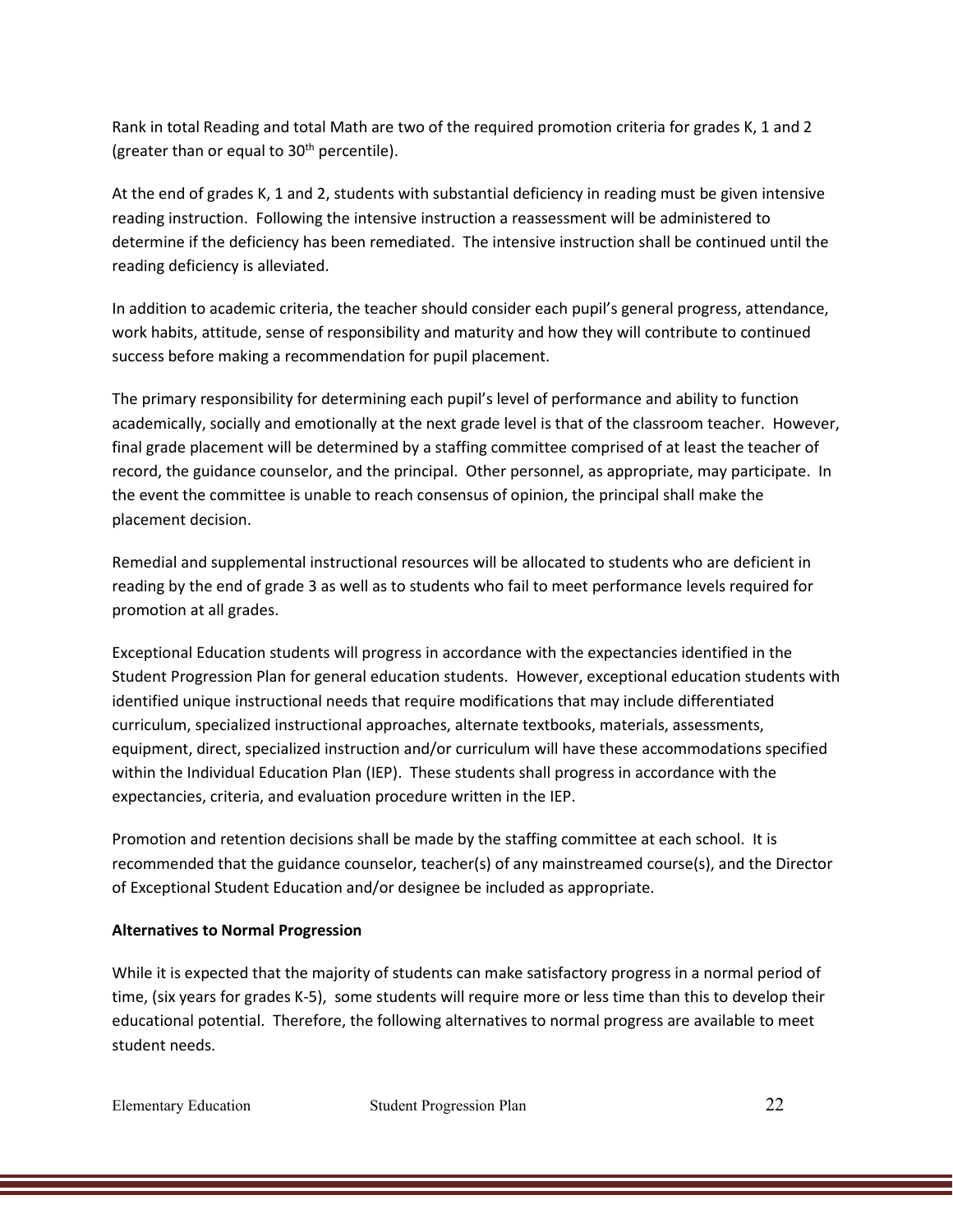A. Accelerated Grade Placement/ACCEL Options: (Academically Challenging Curriculum to Enhance Learning)

Pursuant to F.S. 1002.3105 options that provide academically challenging curriculum or accelerated instruction to eligible public school students are provided. The assignment of a pupil to a higher grade which results in the student skipping a grade or part of a grade, should be made on the basis of exceptionally high achievement as indicated by screening and/or assessment results and their scores on basal reading and math mastery tests and nationally normed tests. Such students should possess physical and social/emotional maturity such that they will benefit more from the instructional program at the advanced grade level. The probable long-range academic, social and emotional effect of the decision should be carefully considered.

The procedures for initiating a review for possible accelerated grade placement shall be as follows:

- Review shall be recommended by a member(s) of the faculty or a parent to the principal,
- The principal will determine that acceleration is a possibility, assessment procedure will be initiated. End of year mastery test for reading and math basal programs for the grade to be skipped must be administered.
- Appropriate screening and other assessment information will be gathered and considered.
- If a student's performance level is exceptionally high on the above measures, then the problem solving team shall convene to determine what data is needed so that the team can make a recommendation. The recommendation shall include all factors of a student's academic<sub>r</sub>-and social/emotional growth.
- The principal will have the full authority after consultation with teacher(s), guidance counselor, school psychologist, and other appropriate district personnel, to make the final decision on acceleration. A child will not be accelerated without parental consent.

The student's cumulative guidance record and report card should be noted to indicate "Accelerated Grade Placement." A letter stating the major reason(s) why the placement was made, and the name of the principal who initiated the placement should be sent to the parent/guardian. A copy of this letter should be attached to the permanent copy of the report card. A copy should also be sent to the Office of Elementary Education.

B. Elementary Part-Time Virtual Participation through NVS or FLVS (1002.31, 1002.37, 1002.45 F.S.)

(1) Nassau School District provides part-time virtual instruction for public school students in grades K-5. This option is provided by the FLVS, or K-12 Florida, LLC. The purpose of the program is to allow highachieving students to challenge themselves with on-line coursework participation. The combined total of funding of all full-time equivalents (FTE) reported by the district and FLVS cannot exceed 1.0 FTE for both the district and FLVS combined.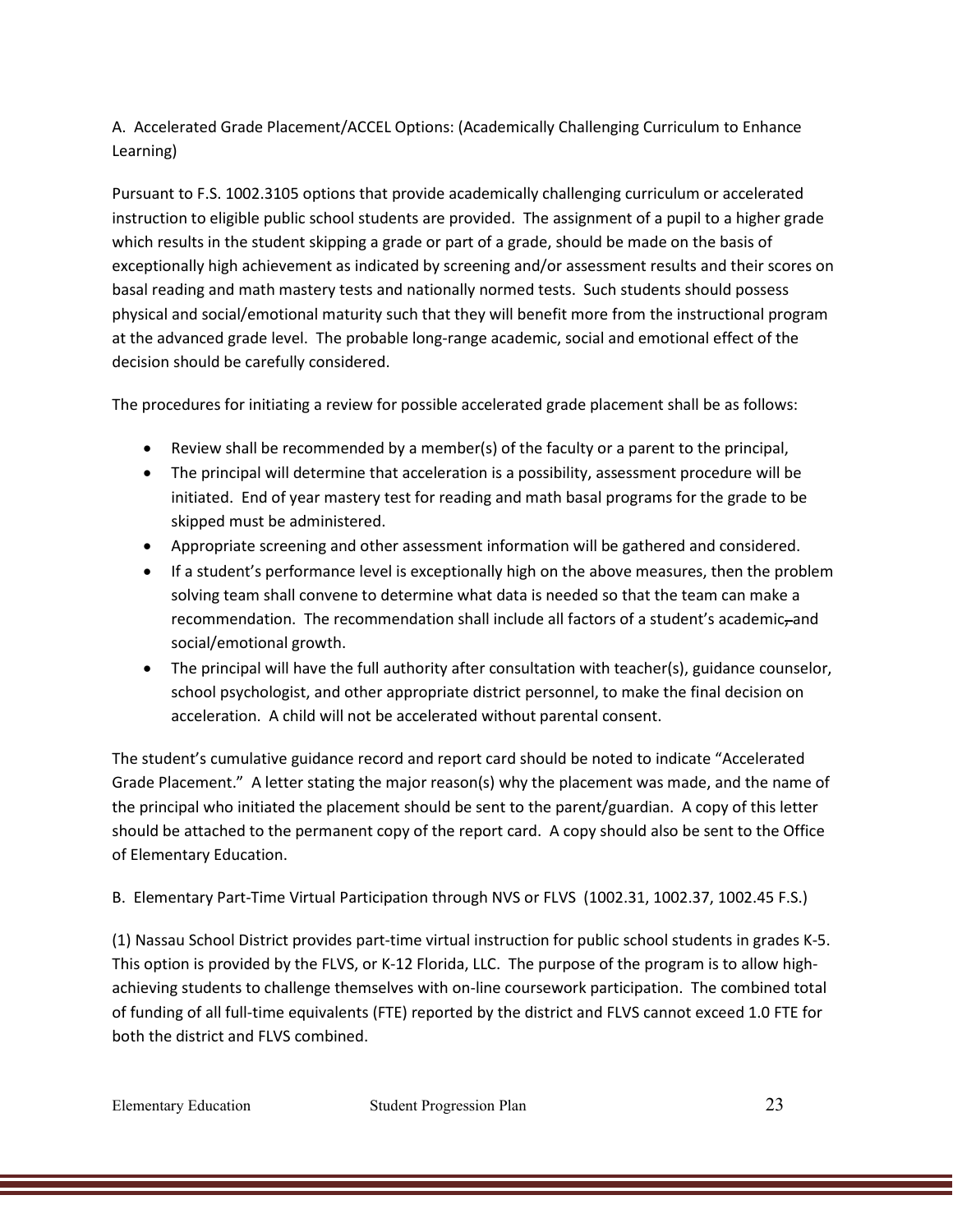(2) Section 1002.37, F.S. authorizes Florida Virtual School (FLVS) to offer part-time instruction for public school students in grades K-5 . The purpose of the program is to allow high-achieving students to challenge themselves with on-line coursework participation. The FLVS course is part of the student's regular school day. The combined total of funding of all full-time equivalents (FTE) reported by the district and FLVS cannot exceed 1.0 FTE for both the district and FLVS combined.

When a student participates in part-time virtual instruction, the student is still responsible for mastering all standards in the current grade level courses and will be required to take all current grade level FSA assessments. In addition, the State Standards are designed such that math and science topics are presented only once rather than being repeated year after year. Therefore, the parent should consider carefully the full academic and social ramifications of part-time participation and confer with the school counselor to determine if single course participation is appropriate for the student based on the student's academic history, teacher recommendation, ability to work independently and the long range academic, social and emotional effect of additional coursework. *The Part-time Virtual Participation Request Form* should be completed by the parent and counselor before the end of the first two weeks of school for first semester consideration and before December 15 for second semester consideration.

Public school students receiving part-time instruction through virtual courses requiring statewide endof-course assessments must take all statewide end-of-course assessments.

The procedures for initiating part-time course participation shall be as follows:

- The student's parent must notify the school administration and declare their intent to participate in the part-time participation option under F.S.1002.20.
- The school administration and guidance personnel and parent will complete the *Part-time Participation Checklist and Part-Time Virtual Participation Request form (*see Appendix C and D*)*, both available from the school administration and guidance counselor's office.
- The teacher shall administer the assessment(s) and consult with the principal and guidance counselor and parent to determine if mastery of a minimum of 80% is evident.
- If the student achieves a mastery score of 80% or above, the teacher shall note the areas that the student has not yet mastered and make this available to the parent.
- The principal and counselor shall complete and submit the *Part-Time Virtual Participation Request* form to the Director of Elementary Education.
- The Director of Elementary Education shall review mastery documents, make a final determination and notify the school and parent within five days of the decision.
- The parent must then request through the virtual instruction provider the appropriate course as recommended on the *Part-time Virtual Participation Request form.*
- The district will then approve such identified course.
- At the conclusion of the part-time course, the classroom teacher(s) and a school administrator shall review FSA and course performance to determine appropriate options for the next school year.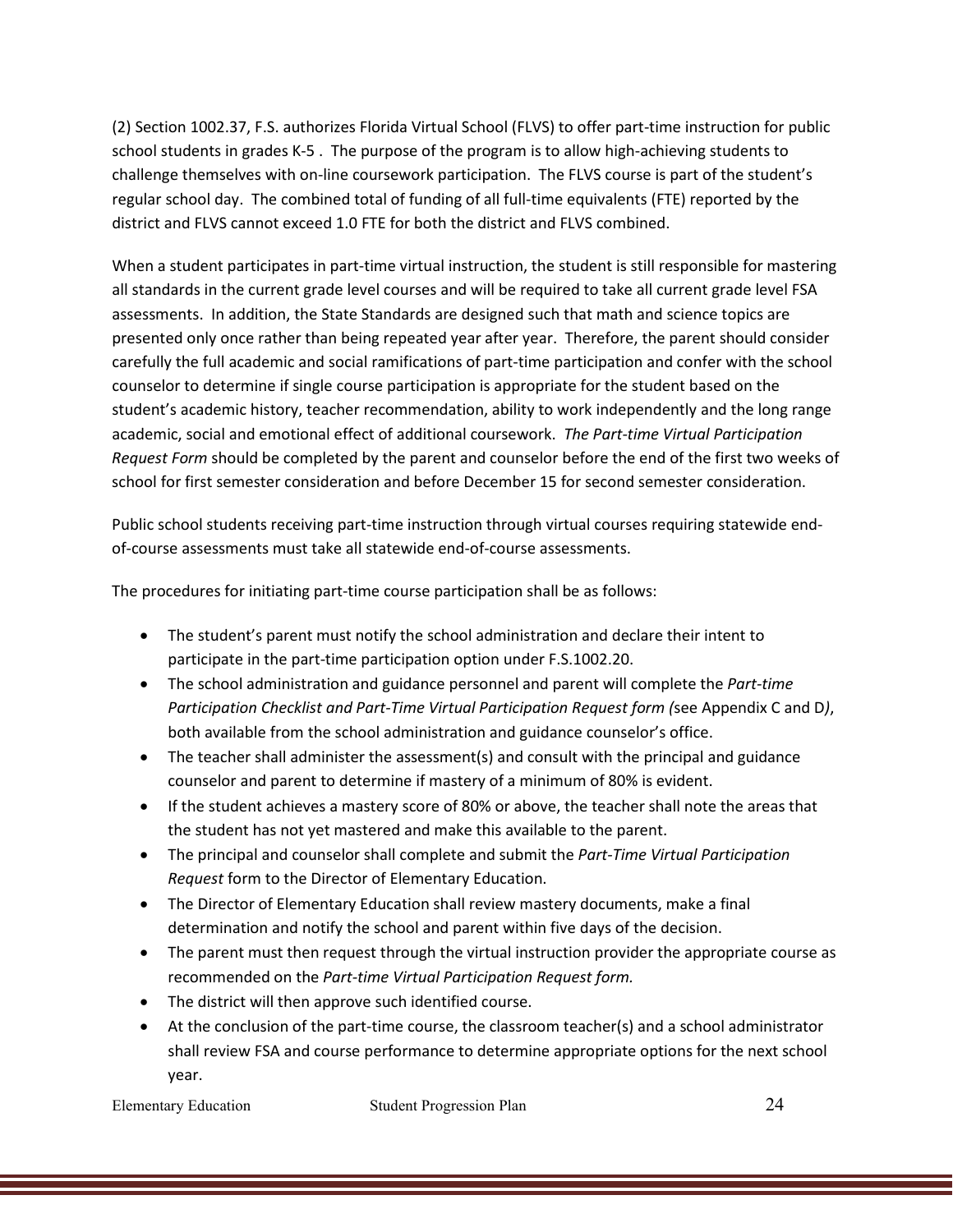C. Promotion Based on Strengths In All Other Promotion Criteria:

Each student who fails to meet one of the promotion requirements as depicted in Appendix A may be promoted provided the staffing committee feels that the student has sufficient strengths in all other promotion criteria to function at the next higher grade level. However, each such student must be provided intensive remedial instruction detailed in a progress monitoring plan to correct the deficiency. At the end of the next school term, the student must meet all promotion requirements or be retained, i.e, a student cannot be promoted based on strengths in all other academic promotion criteria two (2) consecutive years. Students in grade 3 who score below the minimum acceptable level on the ELA portion of the FSA must be retained unless the student can qualify for good cause exemption.

### D. Retention

Retention, except for grade 3 where there is a mandatory retention for English language arts, is based on unsatisfactory, below grade level student performance in reading, language arts, mathematics, social studies, and science and/or a failure to meet other requirements as set forth by the district or state. See Appendix A.

Retention decisions must be based on more than a single test score. In grades 3-5 the FSA is not the sole determiner of retention. Retention may occur when the school's instructional staff, through the Intervention Team and the staffing committee, determine that the student demonstrates the need for additional time to attain appropriate academic knowledge and skills in order to meet required state performance standards. A student who is retained must be provided with instructional experiences that are different from those in the previous year's program, taking into consideration the student's individual learning needs and learning style.

ALL students not meeting desired levels of proficiency as determined by the district and/or as evidenced by the results of state mandated tests are to be provided intensive remedial instruction that includes diagnostic assessment and a progress monitoring plan. The school district is committed to a continuous progress program, and will make available opportunities such as extended instructional time, special assignments, after school programs, use of the computer assisted instructional labs, specialized curriculum materials, and/or the suspension of other curriculum offerings to provide students with assistance to master the skills required for success.

Retention is not automatic, as all students must be staffed before they are retained. A staffing committee in each school must be in agreement that retention is in the best interest of the student based on promotion requirements. However, in the event the committee is unable to reach consensus opinion, the principal shall make the placement decision.

The number of retentions is limited. Including kindergarten, a student should complete grade five (5) in no more than seven (7) years. In unusual circumstances, a student may be retained one (1) additional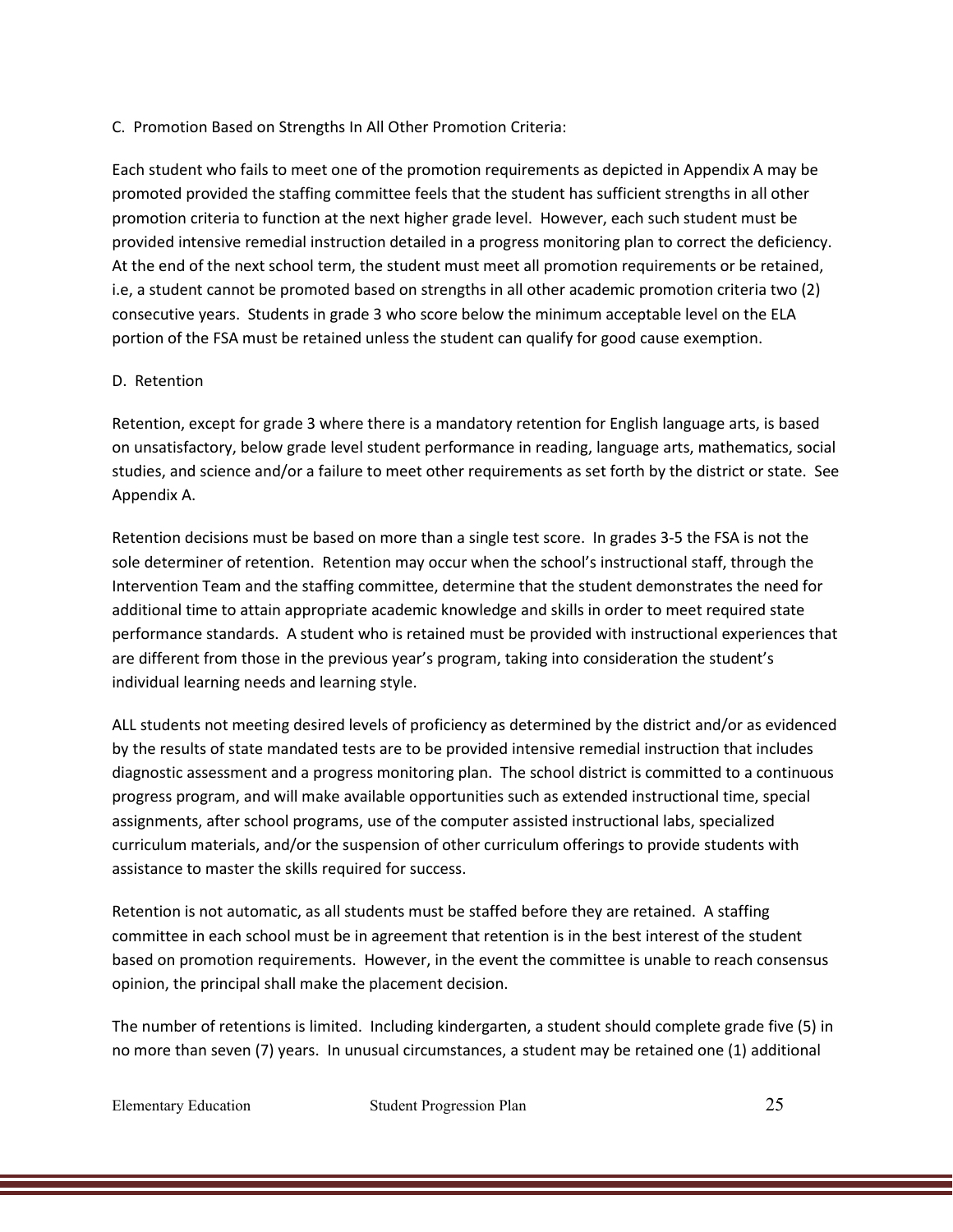year upon the recommendation of the staffing committee. An alternative placement must be considered for students who have been retained two (2) or more years.

### **V. Grading and Reporting Procedures**

Report cards provide the student and the student's parent or guardian with an objective evaluation of scholastic achievement with indicators of progress. Report cards are to show codes and letter grades with descriptive objectives as follows:

| А | 90-100      | <b>Outstanding Progress</b> |
|---|-------------|-----------------------------|
| В | 80-89       | Above Average Progress      |
|   | 70-79       | <b>Average Progress</b>     |
| D | 60-69       | Lowest Acceptable           |
|   |             | Progress                    |
| F | 59 or below |                             |
|   |             | Failure                     |
|   |             |                             |
|   | Ω           | Incomplete                  |

The following letter grades and descriptors will be used in grades K-5 as listed:

| E  | 90-100   | Excellent         |
|----|----------|-------------------|
|    |          |                   |
| S  | 70-89    | Satisfactory      |
|    |          |                   |
| N  | 60-69    | Needs Improvement |
|    |          |                   |
| U  | $0 - 59$ | Unsatisfactory    |
|    |          |                   |
| P  | 60-100   | Pass              |
|    |          |                   |
| FL | $0 - 59$ | Fail              |

The following grade and subjects will receive letter grades:

|         | All subjects                                  |
|---------|-----------------------------------------------|
| $1 - 2$ | Social studies, music, and physical education |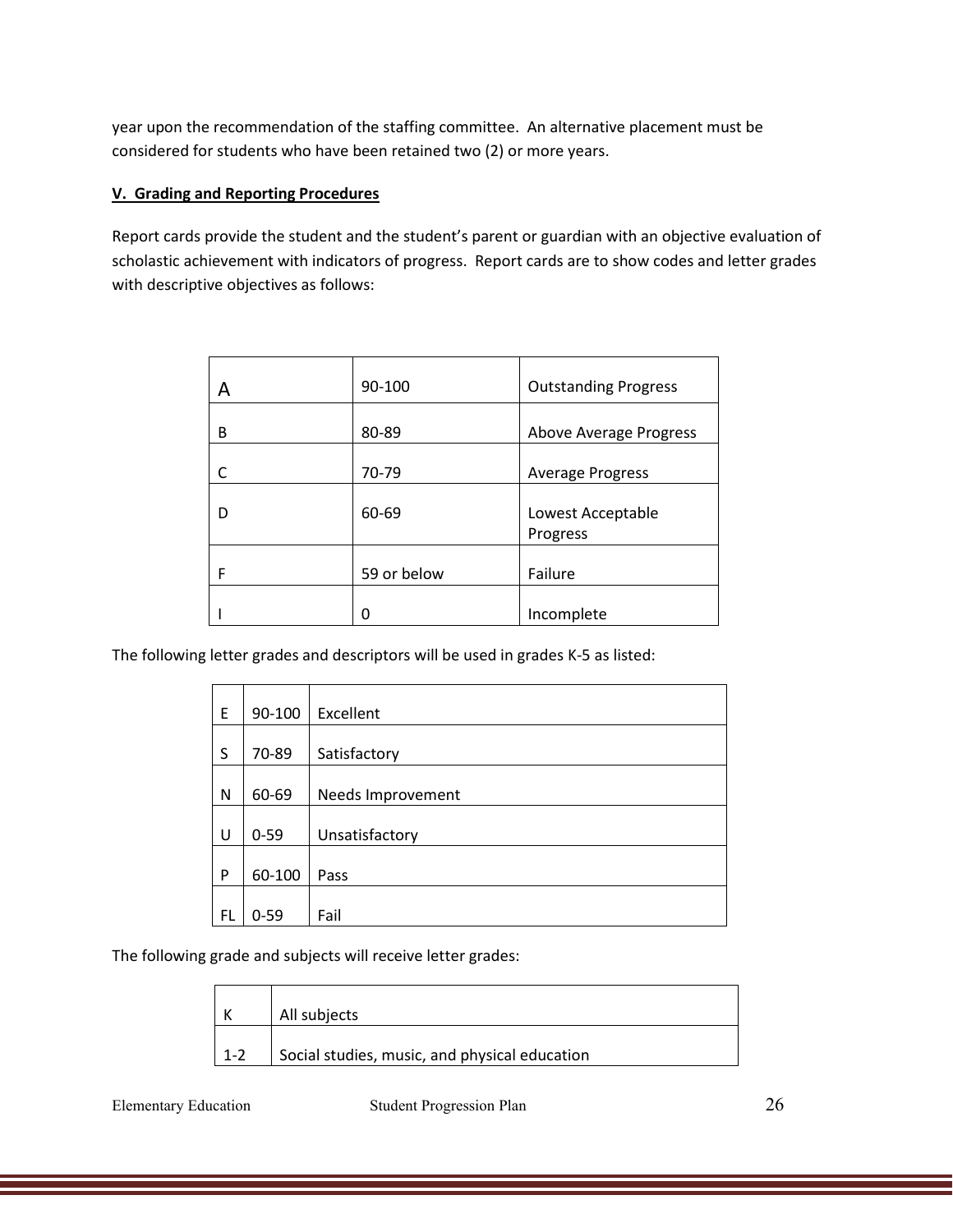| $3-5$ | Music, and physical education |
|-------|-------------------------------|

A student transferring into a Nassau County School must be enrolled in the school for at least twenty (20) days in order to receive a report card for that grading period.

Report card grades shall clearly reflect the student's level of achievement. The parent or guardian must be able to assume that students earning satisfactory grades in the general program are achieving within the acceptable range for the grade in which they are enrolled.

Interim progress reports shall be issued to all students in grades K-5 at the midpoint of each regularly established grading period on uniform dates as adopted annually on the official district calendar.

The parent or guardian shall be notified in writing when it is apparent that the student may need to be retained. Documentation shall be kept, and an acknowledgment of such notification shall be obtained. Ongoing communication with the parent or guardian shall be maintained.

## **VI. Appeal Process**

In the event a parent requests the review, modification, or appeal of a student's classroom performance (i.e., grades or mastery of required student performance standards or skills), the following procedure shall be instituted:

- A conference including the parent/guardian and the principal or designee shall be held to review the grade(s) and the supporting documentation.
- After review, if no error is found, the grade remains as assigned.
- If an error is found, the grade will be amended by the teacher with the appropriate initialed paperwork to denote the change.

In the event a parent requests review of a student's promotion status, the following procedure shall be instituted:

- the parent must file an appeal in writing.
- A committee comprised of the teacher(s), principal or designee shall review the records. The parent shall be notified in writing of the decision of the committee.
- If the parent disagrees with the committee decision, parent may appeal to the Superintendent in writing.
- The superintendent/designee will conduct a separate review and report findings to the parent
- The parent may request a formal hearing in which to present evidence.
- The superintendent will make the final decision according to the Student Progression Plan and the evidence as gathered.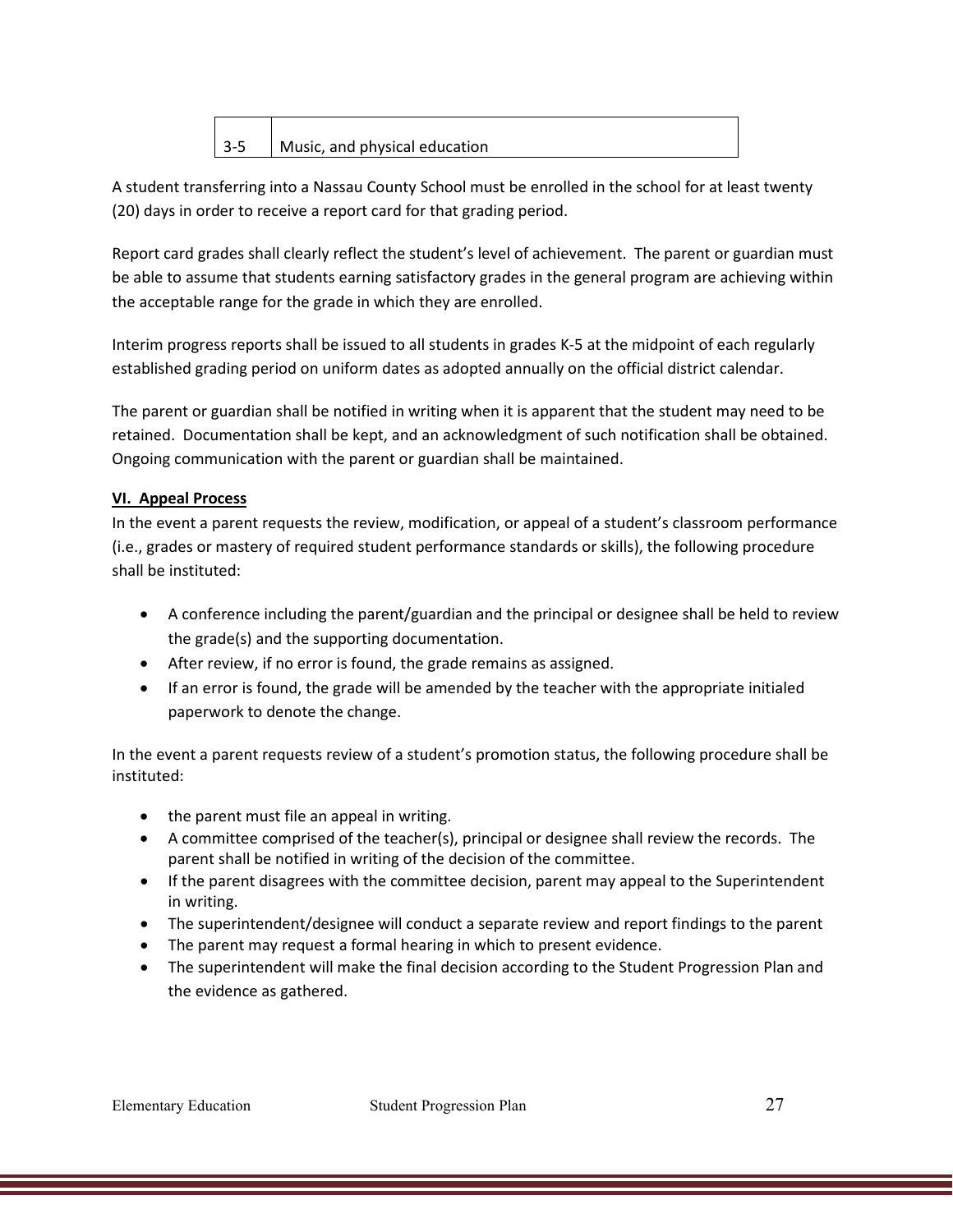# **APPENDIX A**

# **K-5 PROMOTION CRITERIA**

| <b>Promotion Criteria</b>                                    |              | K            | 1            | 2            | 3            | 4            | 5            |
|--------------------------------------------------------------|--------------|--------------|--------------|--------------|--------------|--------------|--------------|
| 1. Attendance: Meets attendance policy                       |              | X            | X            | X            | X            | $\mathbf{x}$ | $\mathbf X$  |
| 2. English Language Arts Proficiency                         |              |              |              |              |              |              |              |
| Mastery of the curriculum based on Florida Standards in      |              |              |              |              |              |              |              |
| Reading                                                      |              |              | X            | X            | X            | X            | X            |
| Mastery of the curriculum based on Florida Standards in<br>٠ |              |              |              |              |              |              |              |
| Language Arts                                                |              | $\mathbf{x}$ | X            | X            | X            | X            | X            |
| Demonstrate proficiency of FSA/Stanford 10<br>п              |              |              |              |              |              |              |              |
|                                                              |              | $\mathbf{x}$ | $\mathbf{x}$ | $\mathbf{x}$ | X            | X            | X            |
| 4. Math Proficiency                                          |              |              |              |              |              |              |              |
| Mastery of the curriculum based on Florida Standards in      |              | X            | X            | X            | X            | X            | X            |
| Math                                                         |              |              |              |              |              |              |              |
| Demonstrate proficiency of FSA/Stanford 10<br>п              |              | $\mathbf{x}$ | $\mathbf X$  | X            | X            | X            | $\mathbf X$  |
| 5. Science Proficiency                                       |              |              |              |              |              |              |              |
| Mastery of the curriculum based on Florida Standards in      |              |              |              |              |              |              |              |
| Science                                                      |              | $\mathbf{x}$ | $\mathbf{x}$ | $\mathbf{x}$ | $\mathbf{x}$ | X            | $\mathbf{x}$ |
| 6. Social Studies Proficiency                                |              |              |              |              |              |              |              |
| Mastery of the curriculum based on Florida Standards in<br>п |              |              |              |              |              |              |              |
| <b>Social Studies</b>                                        |              |              | $\mathbf{x}$ | $\mathbf{X}$ | $\mathbf{x}$ | X            | X            |
|                                                              |              |              |              |              |              |              |              |
|                                                              | <b>TOTAL</b> | 6            | 8            | 8            | 8            | 8            | 8            |

A student not meeting one (1) promotion criterion may be recommended by teacher for promotion provided he/she has sufficient strength in **ALL** other promotion criteria to function at the next higher grade level. However, a student shall not be promoted based on strengths in all other promotion criteria for two or more consecutive years.

\* Levels of Proficiency: Grades K, 1 and 2

 *> or = 30% in total reading* on *standardized test > or = 30% in total math on standardized test*

In the event FSA/Stanford 10 results test data are not available in a timely manner to use in progression decisions, the classroom teacher will substitute mastery of the curriculum based on Florida State Standards in reading, writing, math, or science, as appropriate, in lieu of test scores.

A student not meeting two (2) promotion criteria will be retained unless he/she meets the criteria for good cause exemption or promotion.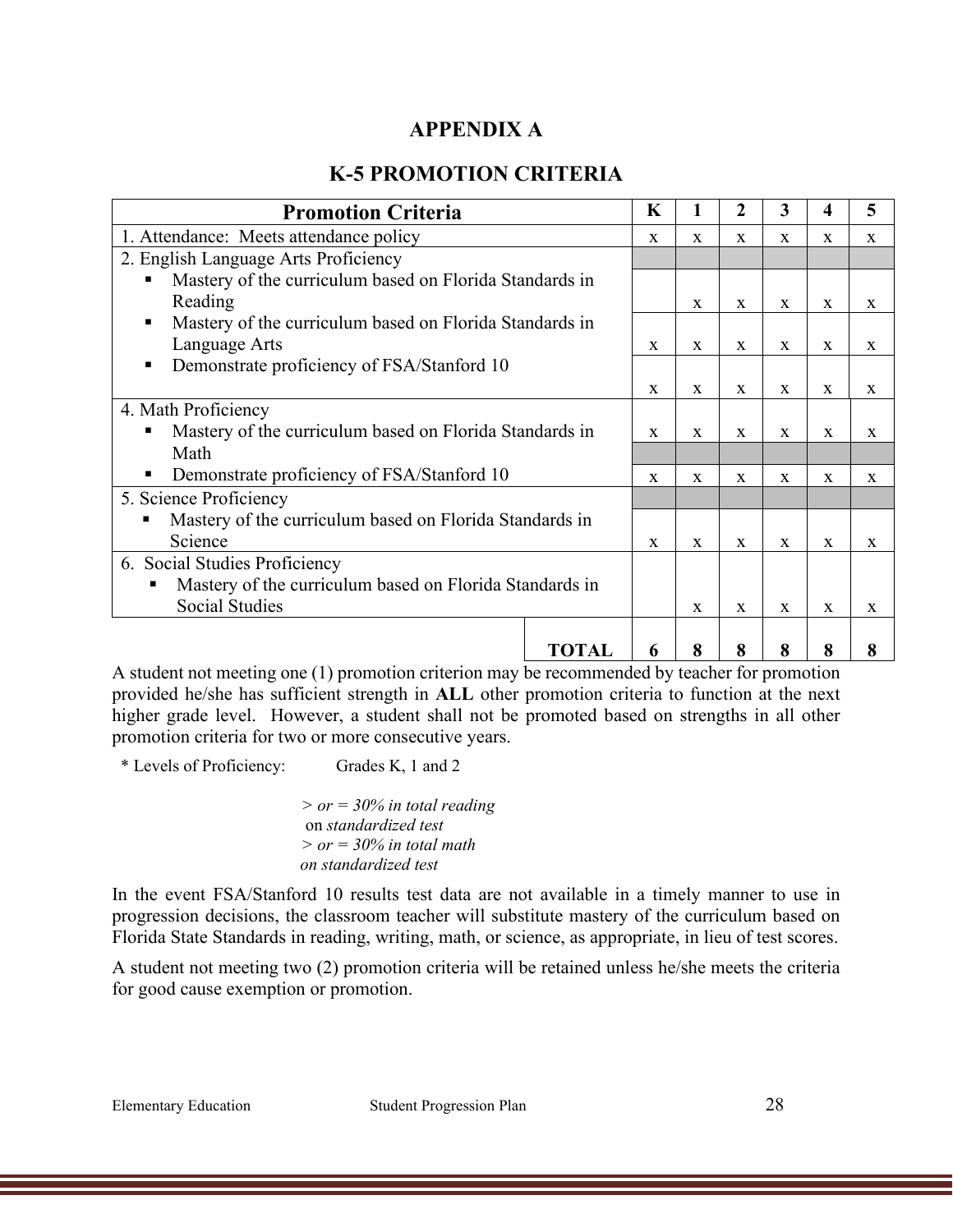#### APPENDIX B

### REQUIRED INSTRUCTION

### **Introduction**

The requirements for instruction are designed to conform to the vision, mission and objectives of the Nassau School District. The procedures herein are consistent with Florida Statute and recognize the unique characteristics and needs of the students of Nassau County.

### **Based on State Standards**

Instruction that complies with the State Board of Education adopted Student Performance Standards shall be offered in each school. These standards are incorporated into appropriate courses in all subject areas in grades K-Adult and are the basis for curriculum, instruction, and evaluation of student performance in the district.

### **Equity in Classroom Instruction and Extra-Curricular Activities**

Provisions shall be made for all students to participate fully in classroom instruction and extra-curricular activities. No student shall be denied participation because of age, sex, race, handicap, religion, national origin, or for any other reason not related to his or her individual capabilities.

### **Federally Required Instruction**

Constitution Day and Citizenship Day (Title 36.1.A.1 106)

- September 17 is designated as Constitution Day and Citizenship Day.
- Constitution Day and Citizenship Day commemorate the formation and signing on September 17, 1787 of the Constitution and recognize all who, by coming of age or by naturalization, have become citizens.
- Proclamation-The President may issue each year a proclamation calling on United States Government officials to display the flag of the United States on all Government buildings on Constitution Day and Citizenship Day and inviting the people of the United States to observe Constitution Day and Citizenship Day, in schools and churches, or other suitable places, with appropriate ceremonies.
- State and Local Observances-The civil and educational authorities of States, counties, cities, and towns are urged to make plans for the proper observance of Constitution Day and Citizenship Day and for the complete instruction of citizens in their responsibilities.
- Educational agencies who receive federal funds are required to participate in the observance of Constitution Day' In instances when September  $17<sup>th</sup>$  does not fall on a school day, the observance of Constitution Day will occur on the school day prior or after.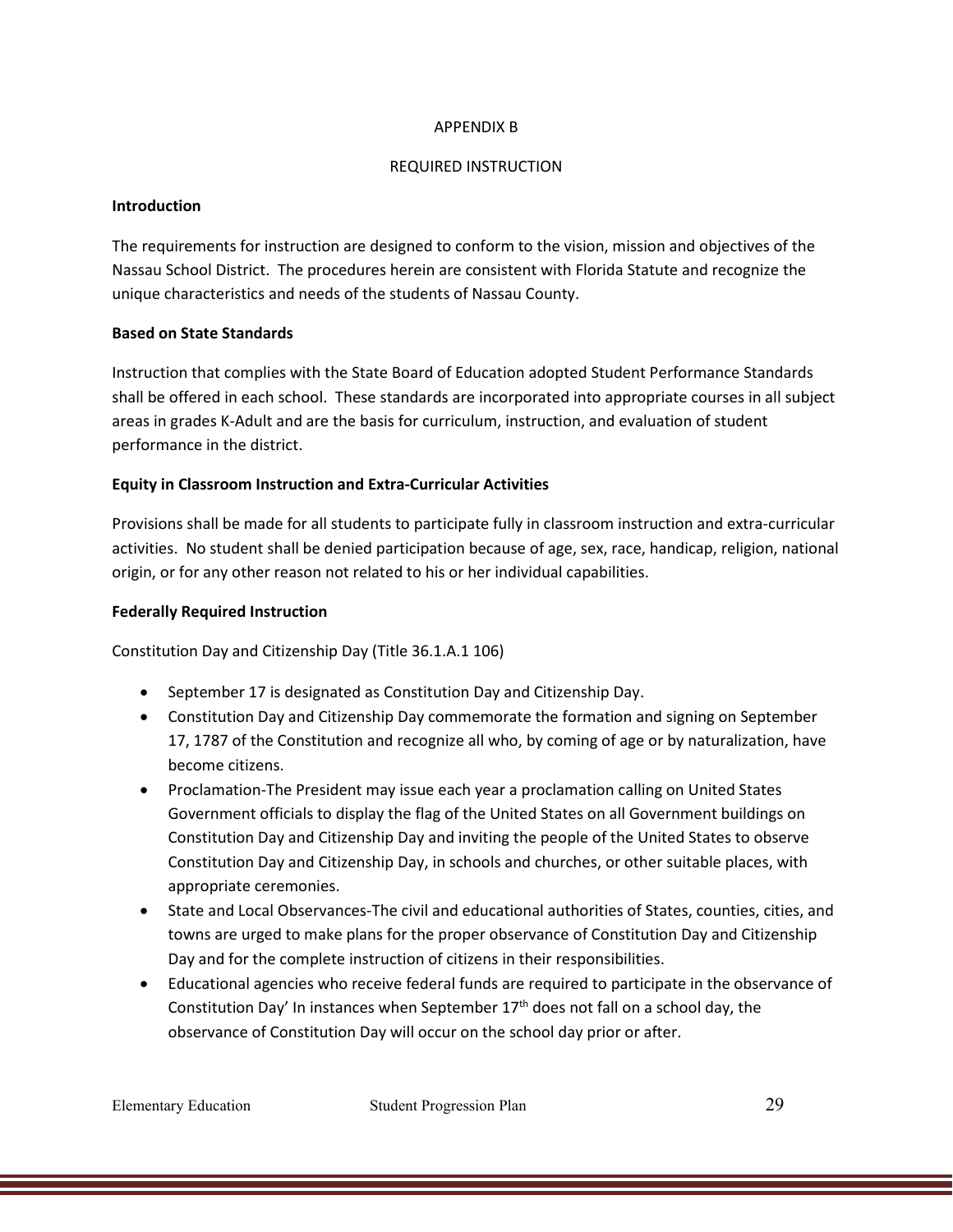### **State Required Instruction K-12 1003.42**

1. Each district school board shall provide all courses required for middle grades promotion, high school graduation, and appropriate instruction designed to ensure that students meet State Board of Education adopted standards in the following subject areas: reading and other language arts, mathematics, science, social studies, foreign languages, health and physical education, and the arts.

2. Members of the instructional staff of the public schools, subject to the rules of the State Board of Education and the district school board, shall teach efficiently and faithfully, using the books and materials required that meet the highest standards for professionalism and historic accuracy, following the prescribed courses of study, and employing approved methods of instruction, the following:

a. The history and content of the Declaration of Independence, including national sovereignty, natural law, self-evident truth, equality of all persons, limited government, popular sovereignty, and inalienable rights of life, liberty, and property, and how they form the philosophical foundation of our government.

b. The history, meaning, significance, and effect of the provisions of the Constitution of the United States and amendments thereto, with emphasis on each of the 10 amendments that make up the Bill of Rights and how the Constitution provides the structure of our government.

c. The arguments in support of adopting our republican form of government, as they are embodied in the most important of the Federalist Papers.

d. Flag education, including proper flag display and flag salute.

e. The elements of civil government, including the primary functions of and interrelationships between the Federal Government, the State and its counties, municipalities, school districts, and special districts.

f. The history of the United States, including the period of discovery, early colonies, the War for Independence, the Civil War, the expansion of the United States to its present boundaries, the world wars, and the civil rights movement to the present. American history shall be viewed as factual, not as constructed, shall be viewed as knowable, teachable, and testable, and shall be defined as the creation of a new nation based largely on the universal principles stated in the Declaration of Independence.

g. The history of the Holocaust (1933-1945), the systematic, planned annihilation of European Jews and other groups by Nazi Germany, a watershed event in the history of humanity, to be taught in a manner that leads to an investigation of human behavior, an understanding of the ramifications of prejudice, racism, and stereotyping, and an examination of what it means to be a responsible and respectful person, for the purposes of encouraging tolerance of diversity in a pluralistic society and for nurturing and protecting democratic values and institutions.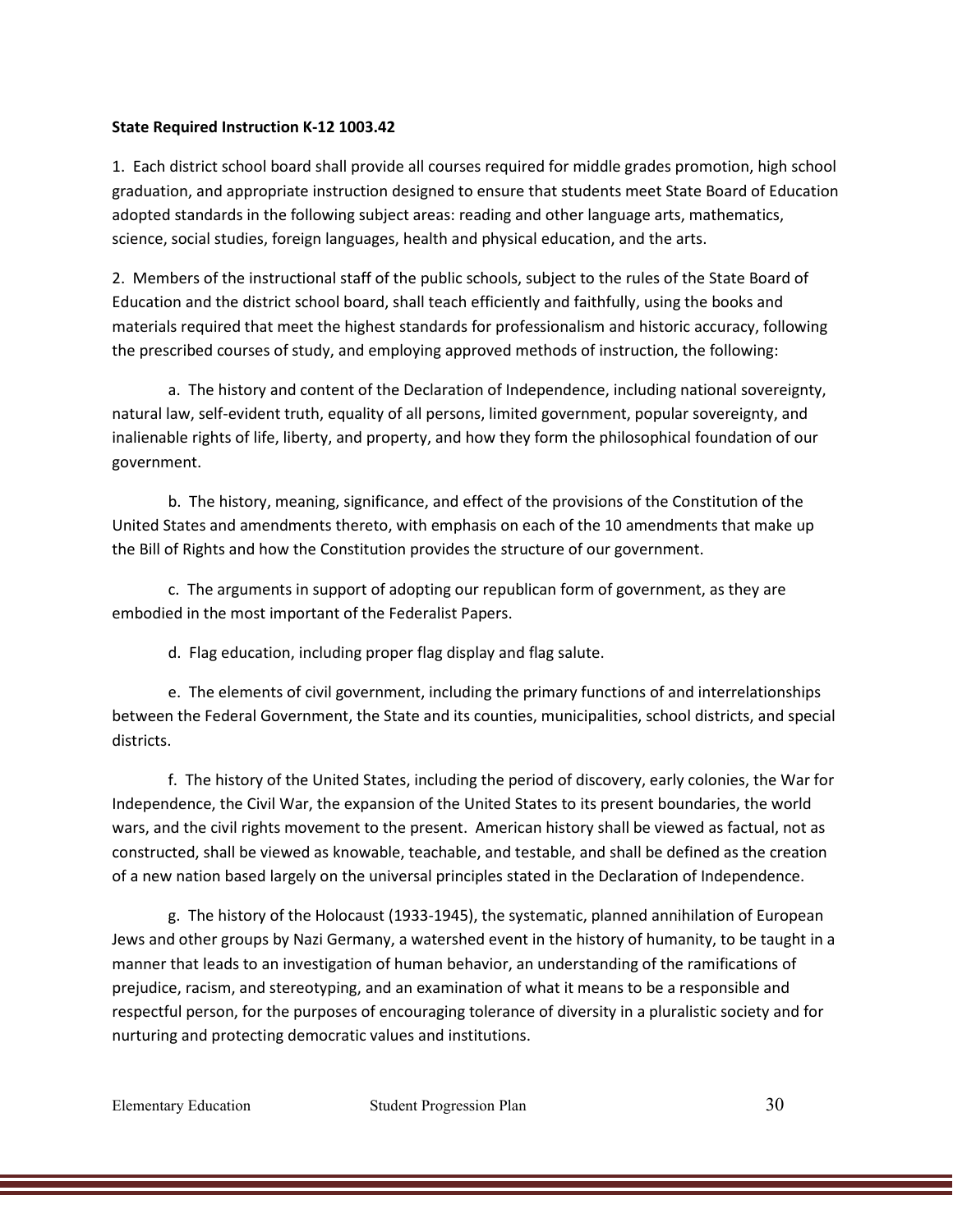h. The history of African Americans, including the history of African peoples before the political conflicts that led to the development of slavery, the passage to America, the enslavement experience, abolition, and the contributions of African Americans to society.

i. The elementary principles of agriculture.

j. The true effects of alcoholic and intoxicating liquors and beverages and narcotics upon the human body and mind.

k. Kindness to animals.

l. The history of the state.

m. Comprehensive health education that addresses concepts of community health; consumer health; environmental health; family life, including an awareness of the benefits of sexual abstinence as the expected standard and the consequences of teenage pregnancy; mental and emotional health; injury prevention and safety; nutrition; personal health; prevention and control of disease; substance use and abuse; dating violence in grades 9-12; and internet safety.

n. Such additional materials, subjects, courses, or fields in such grades as are prescribed by law or by rules of the State Board of Education and the district school board in fulfilling the requirement of law.

o. The study of Hispanic contributions to the United States.

p. The study of women's contributions to the United States.

q. The nature and importance of free enterprise to the United States economy.

r. A character-development program in the elementary schools, similar to Character First or Character counts, which is secular in nature. Beginning in school year 2004-2005, the characterdevelopment program shall be required in kindergarten through grade 12. Each district school board shall develop or adopt a curriculum for the character-development program that shall be submitted to the department for approval. The character-development curriculum shall stress the qualities of patriotism; responsibility; citizenship; kindness; respect for authority, life, liberty, and personal property; honesty; charity; self-control; racial, ethnic, and religious tolerance; and cooperation.

s. In order to encourage patriotism, the sacrifices that veterans have made in serving our country and protecting democratic values worldwide. Such instruction must occur on or before Veterans' Day. Members of the instructional staff are encouraged to use the assistance of local veterans when practicable.

Elementary Education Student Progression Plan 31 3. Any student whose parent makes written request to the school principal shall be exempted from the teaching of reproductive health or any disease, including HIV/AIDS, its symptoms, development, and treatment. A student so exempted may not be penalized by reason of that exemption. Course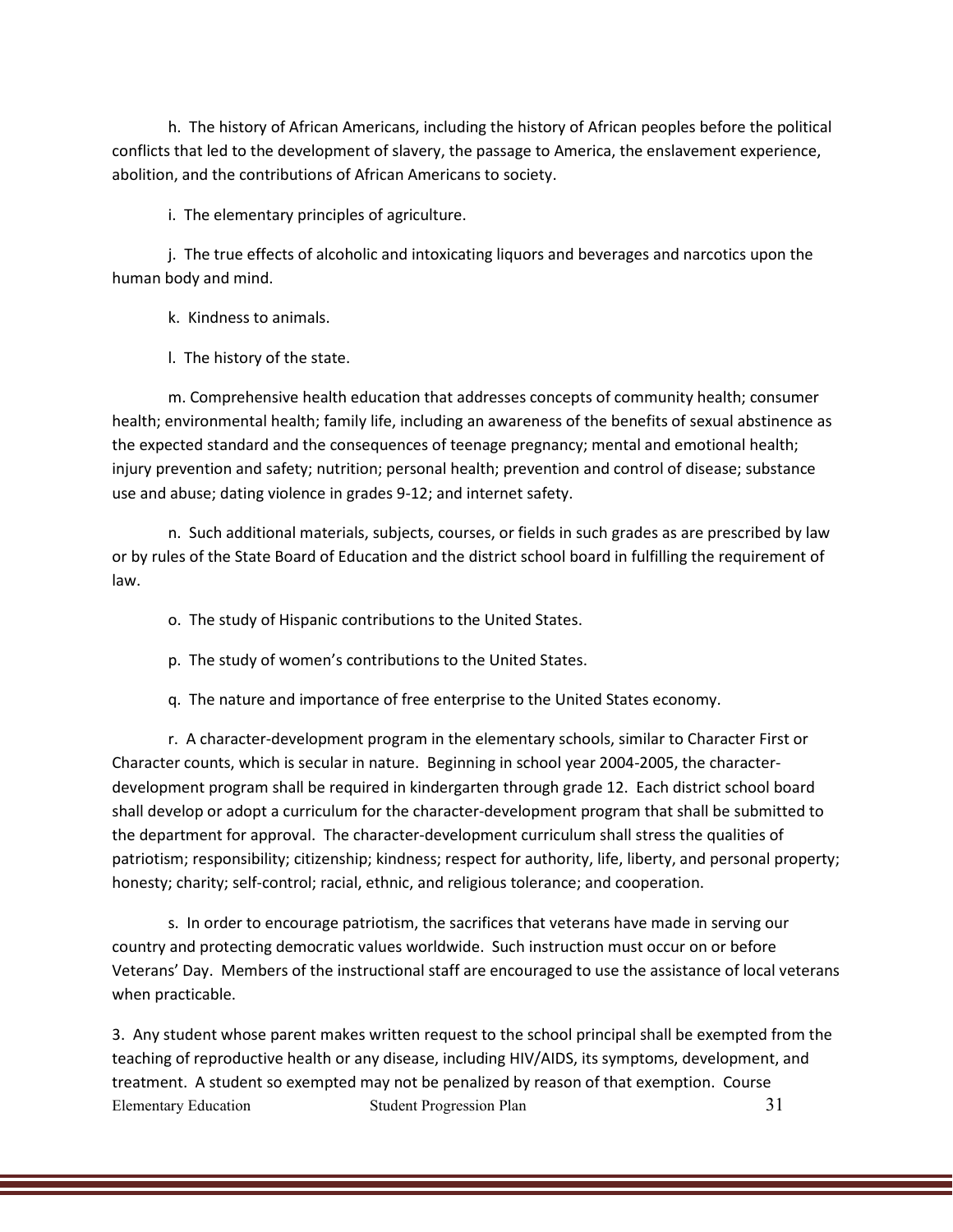descriptions for comprehensive health education shall not interfere with the local determination of appropriate curriculum which reflects local values and concerns.

4. Instruction shall expand each student's knowledge, the understanding and the awareness of individuals with disabilities, the history of disabilities and the disability rights movement (1003.4205, F.S).

5. Senate Bill 1096, the Justice Sandra Day O'Conner Civics Education Act, passed by the 2010 Florida legislature includes revisions to section 1003.41. F.S. This legislation states that beginning with the 2011-2012 school year, the reading portion of the language arts curriculum shall include civics education content for all grade levels. The intent of this new legislation is that selected civics benchmarks be taught in the English language arts curriculum, not separately, but naturally woven in to fit whatever reading topics are taking place in the classroom.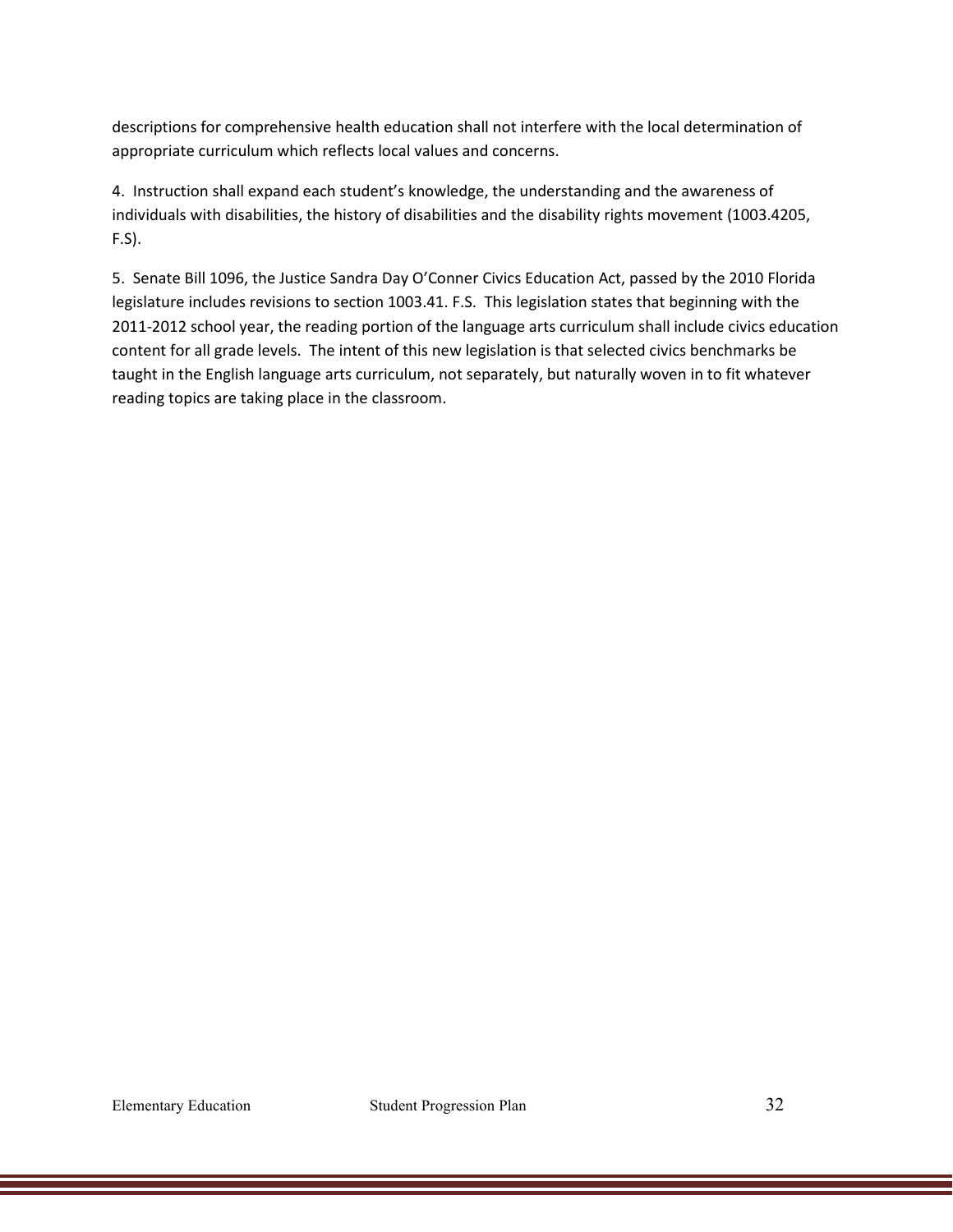### **APPENDIX C**

### **Part-Time Virtual Participation Checklist**

| Student's Name:                            |                     |
|--------------------------------------------|---------------------|
| Current School:                            | Date Submitted:     |
| <b>Requested Course:</b>                   |                     |
| <b>Considerations Reviewed with Parent</b> | Date of Conference: |

- □ Accelerated coursework becomes a part of your student's permanent record.
- $\Box$  Your student will still be responsible for mastering all standards in their current grade level courses and also will be required to take their current grade level state assessment. Integrated curriculum standards (such as literacy and social studies) may be missed through acceleration, yet covered on future assessments required for middle school promotion.
- $\Box$  Parental involvement in the entire process of accelerated coursework is necessary for student success.
- $\Box$  Your student should have excellent study skills, be self-motivated, and be able to work independently.
- $\Box$  Your student may be taking the virtual course at school working independently, with no direct assistance from an on-site instructor.

#### **District Eligibility Requirements:**

- $\Box$  Review of academic history
- □ Parent/Teacher/Counselor/Principal Recommendations
- $\Box$  80% Score on prior grade basal end of year exam
- $\Box$  Classroom performance indicative of skills considered prerequisite for independent study
- □ State/District Assessment Data

#### **Recommendation:**

| Parent    | Agrees | Disagrees Date          |
|-----------|--------|-------------------------|
| Teacher   | Agrees | Disagrees Date          |
| Counselor |        | Agrees   Disagrees Date |

#### Attach to Part-Time Virtual Participation Request